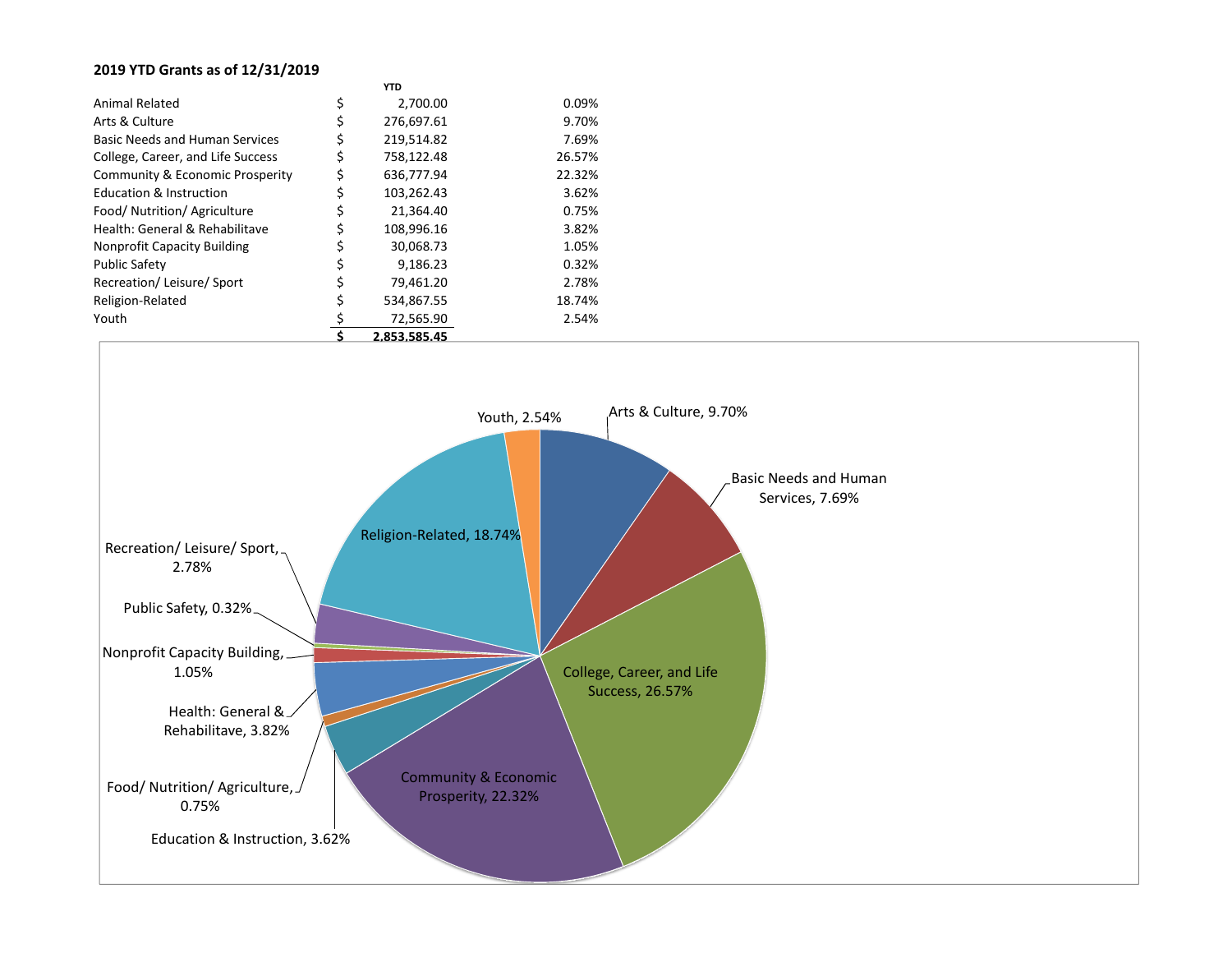| 2019 Grants as of 12/31/2019                              |                                                  |                       |                                                                |
|-----------------------------------------------------------|--------------------------------------------------|-----------------------|----------------------------------------------------------------|
| Grantee                                                   | <b>Purpose</b>                                   | Amount                | <b>Fund</b>                                                    |
| <b>Animal Related</b>                                     |                                                  |                       |                                                                |
| Blue Water Area Humane Society                            | <b>General Support</b>                           |                       | \$75.00 Community Investment Fund                              |
| Blue Water Area Humane Society                            | <b>General Support</b>                           |                       | \$250.00 John & Rose Marie Wismer Fund                         |
| Humane Society of St. Clair County SNAP                   | <b>General Support</b>                           |                       | \$50.00 Community Investment Fund                              |
| Port Huron Police Department                              | Dog Fund                                         |                       | \$2,000.00 Community Investment Fund                           |
| St. Clair County                                          | Animal Rescue- General Support                   |                       | \$75.00 Community Investment Fund                              |
| St. Clair County Animal Control                           | <b>General Support</b>                           |                       | \$250.00 John & Rose Marie Wismer Fund                         |
| <b>6 Grants</b>                                           |                                                  | \$<br>2,700.00        |                                                                |
|                                                           |                                                  |                       |                                                                |
| ARTS AND CULTURE                                          |                                                  |                       |                                                                |
| Algonac-Clay Township Historical Society                  | <b>Tech Upgrades</b>                             |                       | \$1,500.00 Algonac/Clay Community Fund                         |
| Algonac-Clay Township Historical Society                  | Nautical Art Pieces - Janet Jurnis Memorial      |                       | \$1,200.00 Memorial Gifts Fund                                 |
| Algonac-Clay Township Historical Society                  | <b>General Support</b>                           |                       | \$200.00 Algonac-Clay Township Historical Society Fund         |
| Blue Water New Horizons Music, Inc.                       | drum set and member scholarships                 |                       | \$3,975.00 Charles & Margaret Anderson Foundation Fund         |
| Central Michigan University                               | CMU Archaeological Dig                           |                       | \$389.10 CMU Archeological Field School Fund                   |
| Community Renaissance Fund                                | Music in the Park                                | \$1,650.00 Multiple   |                                                                |
| <b>Enter Stage Right</b>                                  | Citadel Stage Improvments                        |                       | \$6,500.00 Charles & Margaret Anderson Foundation Fund         |
| Great Lakes Lighthouse Keepers Association                | <b>General Support</b>                           |                       | \$250.00 Bruce J. and Sandra J. Morrison Family Fund           |
| Historical Society of Marine City                         | 2019 Fund Distribution                           |                       | \$1,969.41 Marine City Historic District Restoration Endowment |
| International Symphony Association of Port Huron          | Piano Trio                                       |                       | \$6,600.00 Charles & Margaret Anderson Foundation Fund         |
| International Symphony Orchestra of Sarnia and Port Huron | 2019 Fund Distribution                           |                       | \$12,808.78 Charles & Margaret Anderson Foundation Fund        |
| International Symphony Orchestra of Sarnia and Port Huron | <b>General Support</b>                           |                       | \$3,000.00 Henry & Harriet Whiting Memorial Fund               |
| Lexington Arts Council (3 Grants)                         | <b>Bach Festival</b>                             | \$17,500.00 Multiple  |                                                                |
| <b>McMorran Place</b>                                     | Wireless Microphones                             |                       | \$5,000.00 Charles & Margaret Anderson Foundation Fund         |
| Port Huron Civic Theatre, Inc.                            | Senior Theatre Experience                        |                       | \$4,000.00 Charles & Margaret Anderson Foundation Fund         |
| Port Huron High School                                    | Digital Photography Course                       |                       | \$1,000.00 Charles & Margaret Anderson Foundation Fund         |
| Port Huron Museum of Arts and History                     | 2019 Fund Distribution                           | \$104,299.12 Multiple |                                                                |
| Port Huron Museum of Arts and History                     | <b>General Support</b>                           |                       | \$1,000.00 Mino Kramer Fund                                    |
| Port Huron Museum of Arts and History                     | <b>Blue Water Traditional Pow Wow</b>            |                       | \$1,500.00 Native American Endowment Fund                      |
| Port Huron Museum of Arts and History                     | Façade Improvements                              |                       | \$3,150.00 Gerry Kramer Spartan Fund                           |
| Port Huron Museum of Arts and History                     | Gift Shop Display                                |                       | \$966.00 Fort Gratiot Light Station Fund                       |
| Restoration Christian Community Church                    | Unity for Youth                                  |                       | \$5,000.00 Charles & Margaret Anderson Foundation Fund         |
| <b>Riverbank Youth Theatre</b>                            | <b>Riverbank Stage Festival</b>                  |                       | \$25,000.00 St. Clair Based Funds                              |
| St. Clair Art Association                                 | 48th Annual St. Clair Art Fair                   |                       | \$6,000.00 St. Clair Foundation Fund                           |
| St. Clair Art Association                                 | 2nd annual Pop-up Gala                           |                       | \$5,000.00 St. Clair Foundation Fund                           |
| St. Clair County Community College                        | Tarbosaurus Skeleton Cast                        | \$20,000.00 Multiple  |                                                                |
| St. Clair County Community College                        | Theater Rental - JASHAN                          |                       | \$750.00 Emerson G. & Lucilda A. Brown Fund                    |
| St. Clair County Community College                        | <b>SC4 Theater Project</b>                       |                       | \$20,000.00 SC4 Foundation Operating Fund                      |
| Studio 1219, Inc.                                         | General operations                               |                       | \$1,219.00 Kusch Family Fund                                   |
| Studio 1219, Inc.                                         | <b>Artist Expansion Program</b>                  |                       | \$2,610.00 Charles & Margaret Anderson Foundation Fund         |
| Studio 1219, Inc.                                         | <b>Building Beautification</b>                   |                       | \$2,959.00 Charles & Margaret Anderson Foundation Fund         |
| Studio 1219, Inc.                                         | Support for Veterans art program<br>Page 1 of 11 |                       | \$500.00 Kusch Family Fund                                     |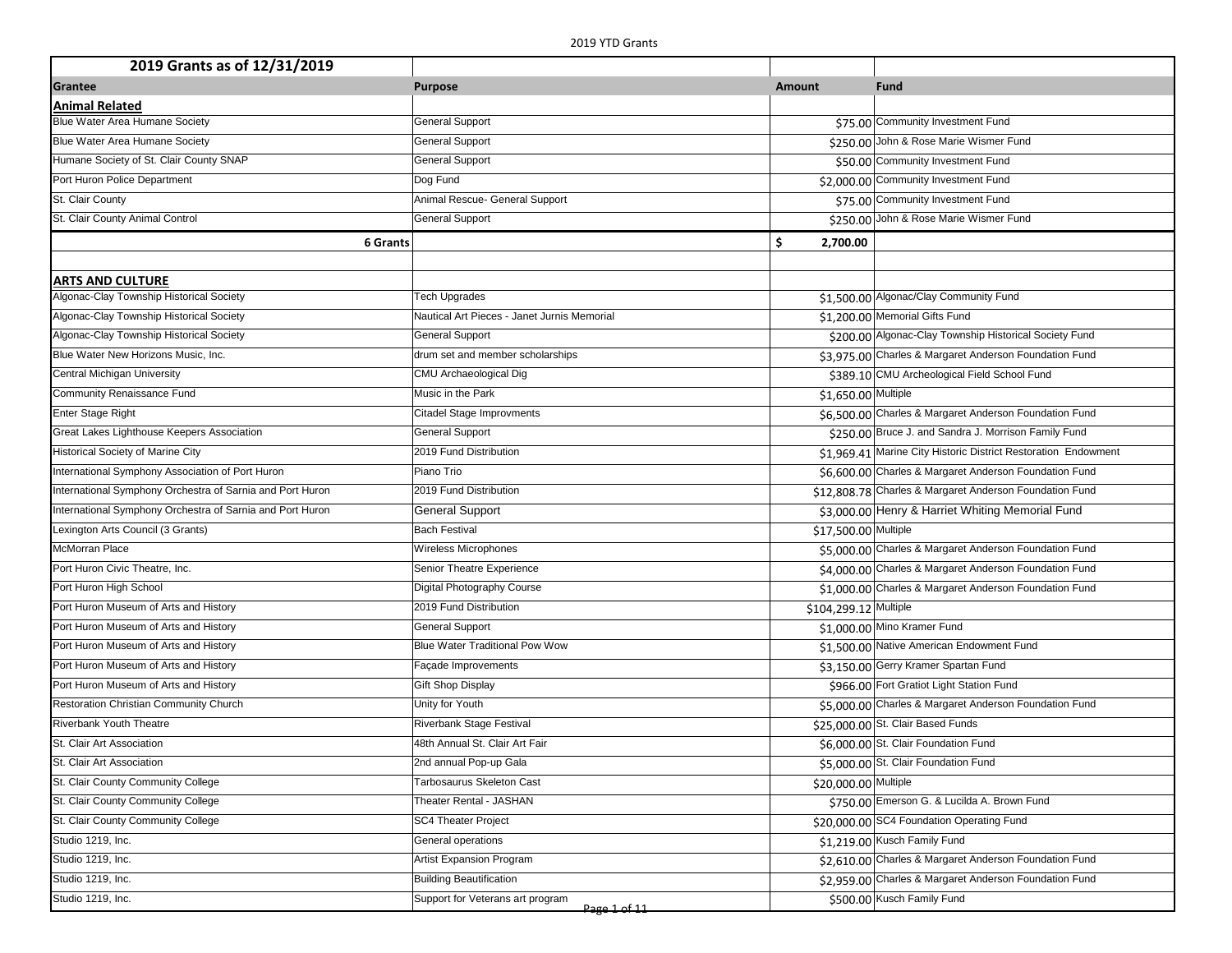| Grantee                                             | <b>Purpose</b>                   | Amount               | <b>Fund</b>                                            |
|-----------------------------------------------------|----------------------------------|----------------------|--------------------------------------------------------|
| The Nutcracker Ballet Theatre                       | Nutcracker Ballet Production     |                      | \$3,000.00 Charles & Margaret Anderson Foundation Fund |
| The Port Huron Musicale                             | 2019 Fund Distribution           |                      | \$3,202.20 Charles & Margaret Anderson Foundation Fund |
| The Port Huron Musicale                             | Music Lesson Scholarships        |                      | \$3,000.00 Charles & Margaret Anderson Foundation Fund |
| 38 Grants                                           |                                  | \$.<br>276,697.61    |                                                        |
|                                                     |                                  |                      |                                                        |
| <b>Basic Needs and Human Services</b>               |                                  |                      |                                                        |
| Algonac Church of Christ                            | Care Bag Movement                |                      | \$500.00 Algonac/Clay Community Fund                   |
| American Red Cross                                  | Disaster relief                  |                      | \$1,000.00 Douglas & Carol Touma Donor-Advised Fund    |
| <b>Blue Water Area Rescue Mission</b>               | Appliance for women's mission    |                      | \$2,000.00 Eastern Michigan Christian Foundation       |
| <b>Blue Water Area Rescue Mission</b>               | <b>General Support</b>           |                      | \$50.00 Community Investment Fund                      |
| <b>Blue Water Community Action</b>                  | <b>New Building Project</b>      |                      | \$21,360.00 Community Investment Fund                  |
| Blue Water Habitat for Humanity                     | 2019 Fund Distribution           |                      | \$1,070.85 Habitat for Humanity "Power" Fund           |
| Blue Water Habitat for Humanity (2 Grants)          | <b>General Support</b>           | \$800.00 Multiple    |                                                        |
| Blue Water Recovery & Outreach Center               | New Website                      |                      | \$1,500.00 Eastern Michigan Christian Foundation       |
| <b>Blue Water Safe Horizons</b>                     | 2019 Fund Distribution           |                      | \$7,549.57 The Safe Horizons Fund                      |
| <b>Blue Water Safe Horizons</b>                     | <b>LOL Comedy Show</b>           |                      | \$750.00 Burman J. Misenar Fund                        |
| <b>Blue Water Safe Horizons</b>                     | <b>General Support</b>           |                      | \$9,500.00 St. Clair Based Funds                       |
| Bridge Builders Counseling, Inc.                    | <b>Capacity Building</b>         |                      | \$3,000.00 Eastern Michigan Christian Foundation       |
| Bridge Builders Counseling, Inc.                    | <b>General Support</b>           |                      | \$737.44 Eastern Michigan Christian Foundation         |
| Bridge Builders Counseling, Inc.                    | <b>Mentoring Matters</b>         | \$12,000.32 Multiple |                                                        |
| Bridge Builders Counseling, Inc.                    | Annual Banquet                   |                      | \$500.00 Emerson G. & Lucilda A. Brown Fund            |
| Bridge Builders Counseling, Inc.                    | <b>General Support</b>           |                      | \$9,000.00 St. Clair Based Funds                       |
| Capac Area Chamber of Commerce                      | Food Truck & Winter Items        |                      | \$250.00 Donald W. and Alice I. Giese Endowment Fund   |
| Central Middle School                               | <b>Student Needs</b>             |                      | \$500.00 Community Investment Fund                     |
| Department of Human Services-State of MI (2 Grants) | Foster Program                   |                      | \$4,475.08 Community Investment Fund                   |
| Howard D. Crull Elementary School                   | Kids in need                     |                      | \$500.00 Community Investment Fund                     |
| <b>Hunter Hospitality House</b>                     | Hope Blooms                      |                      | \$500.00 Burman J. Misenar Fund                        |
| <b>Hunter Hospitality House</b>                     | 2019 Fund Distribution           |                      | \$1,846.05 Hunter Hospitality House Fund               |
| Hunter Hospitality House                            | Bathroom Project                 |                      | \$2,000.00 Eastern Michigan Christian Foundation       |
| Hunter Hospitality House                            | General operations               |                      | \$100.00 Kusch Family Fund                             |
| <b>Hunter Hospitality House</b>                     | Thankful Thursdays               |                      | \$500.00 John & Rose Marie Wismer Fund                 |
| Kids Coalition Against Hunger                       | <b>Meal Packing</b>              |                      | \$1,000.00 Eastern Michigan Christian Foundation       |
| Kids in Distress Services (2 Grants)                | General support                  | \$1,100.00 Multiple  |                                                        |
| Kids in Distress Services                           | Clothing/ 2019 Fund Distribution |                      | \$1,887.69 KIDS in Distress Services Fund              |
| <b>Kids in Distress Services</b>                    | <b>Board Capacity Building</b>   |                      | \$7,250.00 St. Clair Based Funds                       |
| <b>Mid City Nutrition</b>                           | General support                  |                      | \$463.84 John W. & M. Louise Shier Family Fund         |
| Oakland Livingston Human Service Agency             | St. Clair MYOI Program           |                      | \$1,000.00 Douglas & Carol Touma Donor-Advised Fund    |
| Old News Boys Association of SCC                    | <b>General Support</b>           |                      | \$100.00 Community Investment Fund                     |
| Planned Parenthood of Michigan                      | General support                  |                      | \$1,391.50 John W. & M. Louise Shier Family Fund       |
| Port Huron Branch NAACP                             | Juneteenth Celebration           |                      | \$750.00 Emerson G. & Lucilda A. Brown Fund            |
| Port Huron High School                              | <b>Student Needs</b>             |                      | \$500.00 Community Investment Fund                     |
| Port Huron Police Department                        | Port Huron Police Survivors      |                      | \$50.00 Community Investment Fund                      |
| Quota Club of Port Huron                            | Service Projects<br>Page 2 of 11 |                      | \$1,145.80 Quota International Helen David Fund        |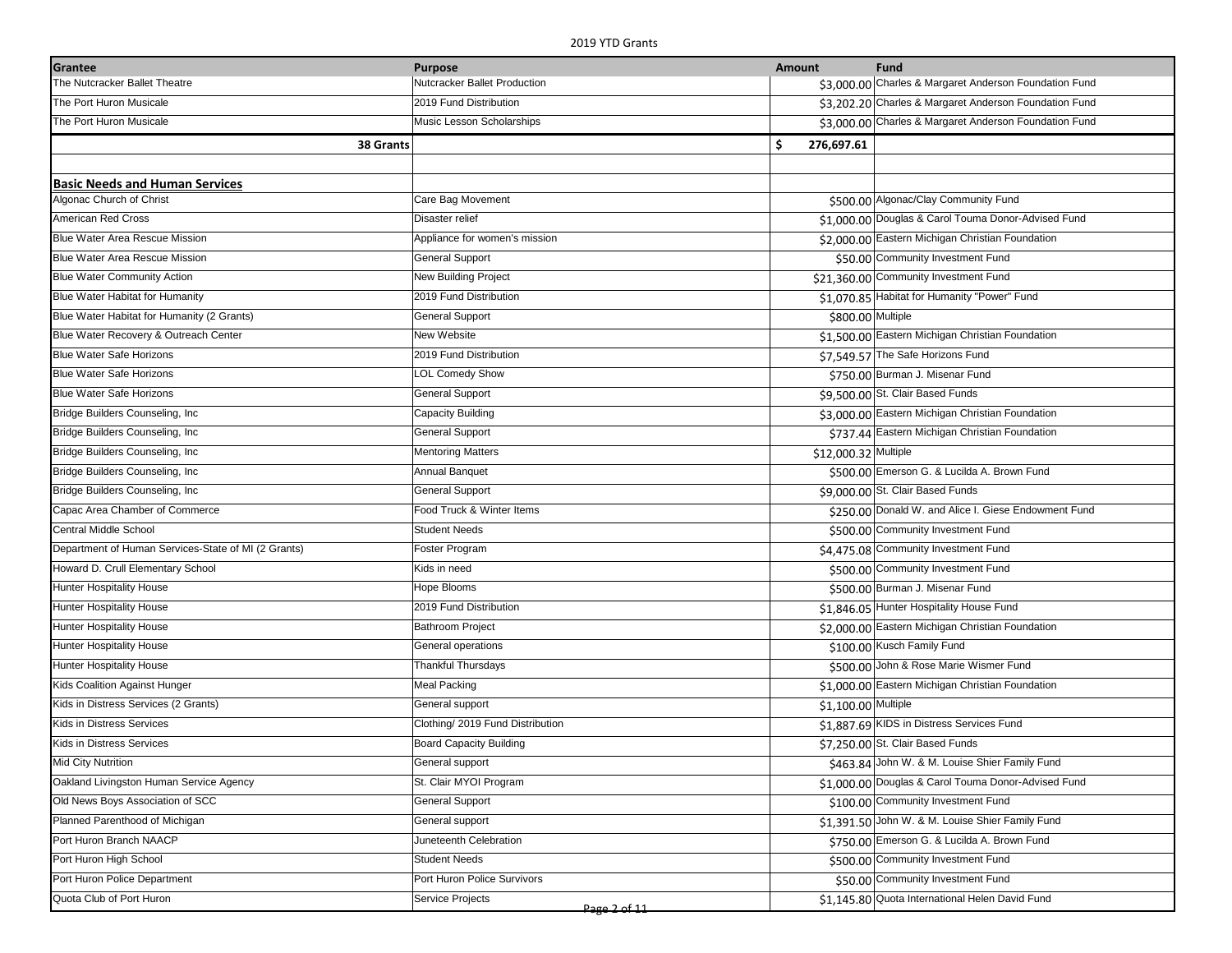| Grantee                                                        | <b>Purpose</b>                                              | Amount               | <b>Fund</b>                                                |
|----------------------------------------------------------------|-------------------------------------------------------------|----------------------|------------------------------------------------------------|
| Salvation Army-Port Huron Corps                                | Food program                                                |                      | \$1,391.50 John W. & M. Louise Shier Family Fund           |
| Salvation Army-Port Huron Corps                                | General support                                             |                      | \$463.82 John W. & M. Louise Shier Family Fund             |
| Salvation Army-Port Huron Corps                                | 2nd Annual Cars and Kettles                                 |                      | \$500.00 Burman J. Misenar Fund                            |
| Salvation Army-Port Huron Corps                                | <b>General Support</b>                                      |                      | \$125.00 Community Investment Fund                         |
| Salvation Army-Port Huron Corps                                | <b>General Support</b>                                      |                      | \$10,000.00 St. Clair Based Funds                          |
| Sanborn - Gratiot Memorial Home                                | General support                                             |                      | \$463.84 John W. & M. Louise Shier Family Fund             |
| Sanborn - Gratiot Memorial Home                                | Kitchen Stove/ Courtyard Project                            |                      | \$6,000.00 Harry F. Lewis Fund                             |
| Special Dreams Farm                                            | Chicken Coop                                                |                      | \$3,000.00 Fred & Lezlynne Moore Family Fund               |
| Spero Center                                                   | <b>Prenatal Vitamins</b>                                    |                      | \$750.00 John Shier Fund                                   |
| Spero Center                                                   | Google Ads                                                  |                      | \$2,000.00 Eastern Michigan Christian Foundation           |
| Spero Center                                                   | <b>Annual Ministry Gala</b>                                 |                      | \$500.00 Burman J. Misenar Fund                            |
| Spero Center                                                   | <b>Parenting Education Updates</b>                          |                      | \$2,110.00 Healthy Youth, Healthy Seniors Fund             |
| Spero Center                                                   | <b>General Support</b>                                      |                      | \$1,609.75 Eastern Michigan Christian Foundation           |
| St. Clair County Child Abuse/Neglect Council                   | <b>General Support</b>                                      |                      | \$500.00 Community Investment Fund                         |
| St. Clair County Child Abuse/Neglect Council                   | Dinner for Kids Sake                                        |                      | \$750.00 Burman J. Misenar Fund                            |
| St. Clair County Community Mental Health                       | <b>CSCB Green Level Membership</b>                          | \$5,000.00 Multiple  |                                                            |
| St. Clair County Dept. of Veterans Affairs                     | Fallen Heroes Banners                                       |                      | \$2,848.00 Fallen Heroes Banner Fund                       |
| St. Clair County DHHS (2 Grants)                               | Foster Kid's Christmas                                      | \$1,953.37 Multiple  |                                                            |
| St. Clair High School                                          | Student Needs- Councilors discretion                        |                      | \$5,000.00 Mary Moore Fund                                 |
| St. Jude Children's Research Hospital                          | <b>General Support</b>                                      |                      | \$500.00 Douglas & Carol Touma Donor-Advised Fund          |
| St. Martins Evangelical Lutheran Church                        | Downriver Bread of Life Nutrition Center- Stove Replacement | \$6,059.00 Multiple  |                                                            |
| St. Vincent DePaul, St. Mary of St. Clair Council (Society of) | <b>General Support</b>                                      |                      | \$30,000.00 St. Clair Based Funds                          |
| St. Vincent DePaul, St. Mary of St. Clair Council (Society of) | <b>General Support</b>                                      |                      | \$20,000.00 Frank V. Carney & Bula A. Carney Memorial Fund |
| St. Vincent DePaul, St. Mary of St. Clair Council (Society of) | Scholarships/ Life Needs                                    |                      | \$6,133.86 Frank V. Carney & Bula A. Carney Memorial Fund  |
| The Harbor                                                     | Youth Home Christmas wish list                              |                      | \$750.00 James C. Acheson Fund II                          |
| United Way of St.Clair County                                  | 2019 Fund Distribution                                      |                      | \$1,478.54 United Way of St. Clair County Fund             |
| United Way of St.Clair County                                  | 2019 annual fundraising campaign support                    |                      | \$3,000.00 Thomas K. Smith Fund                            |
| United Way of St.Clair County                                  | <b>General Support</b>                                      |                      | \$5,000.00 Nasr Family Fund                                |
| United Way of St.Clair County                                  | General support                                             |                      | \$2,500.00 Thomas & Nancy Hunter Family Fund               |
| Veterans of Foreign Wars of the United States                  | General support                                             |                      | \$500.00 Douglas & Carol Touma Donor-Advised Fund          |
| 71 Grants                                                      |                                                             | \$<br>219,514.82     |                                                            |
|                                                                |                                                             |                      |                                                            |
| <b>College, Career, and Life Success</b>                       |                                                             |                      |                                                            |
| Algonac High School                                            | Algonac Robotics Team                                       |                      | \$1,000.00 Blue Water Robotics Fund                        |
| Athletic Factory Inc.                                          | Youth Student-Athlete Initiative                            | \$9,000.00 Multiple  |                                                            |
| Athletic Factory Inc.                                          | General support                                             |                      | \$1,000.00 Charles and E. Gail Kelly Fund                  |
| Athletic Factory Inc.                                          | General support                                             |                      | \$10,000.00 Mino Kramer Fund                               |
| Blue Water Startups & Entrepreneurs                            | Thankful Thursdays                                          |                      | \$500.00 John & Rose Marie Wismer Fund                     |
| Capac Jr. - Sr. High School                                    | SC4 College Tour                                            |                      | \$387.00 College Access Endowment Fund                     |
| <b>Complete Your Degree</b>                                    | Scholarships and Life needs                                 |                      | \$120,558.05 Complete Your Degree                          |
| Da Moose FRC Robotics                                          | <b>General Support</b>                                      |                      | \$1,000.00 Blue Water Robotics Fund                        |
| Economic Development Alliance of St. Clair County              | Robotics Practice Field                                     | \$20,500.00 Multiple |                                                            |
| <b>Harrison Center</b>                                         | Mecanum Knights Robotics Team 3667<br>Page 3 of 11          | \$4,000.00 Multiple  |                                                            |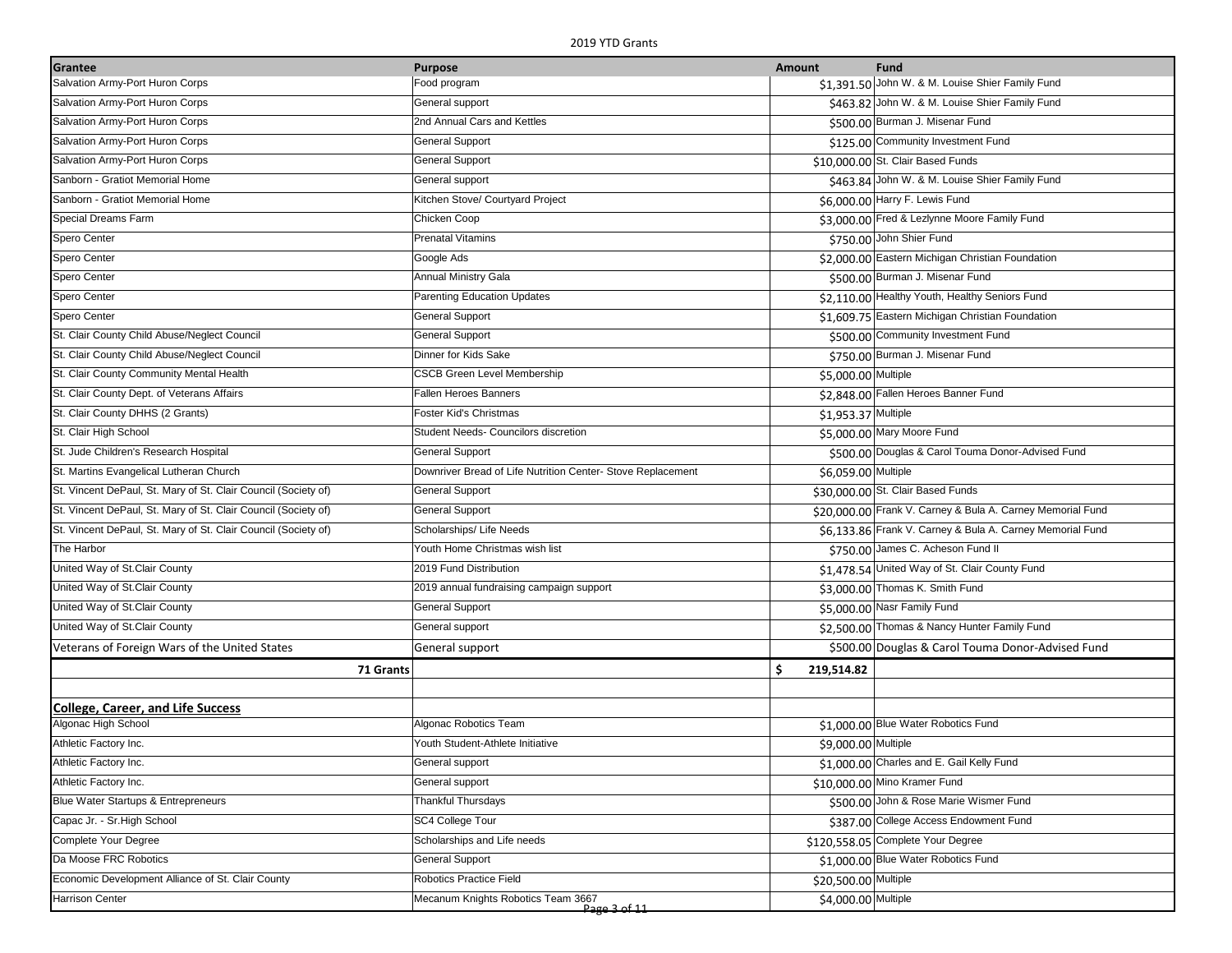| Grantee                                     | <b>Purpose</b>                         | Amount                | <b>Fund</b>                                                  |
|---------------------------------------------|----------------------------------------|-----------------------|--------------------------------------------------------------|
| <b>Harrison Center</b>                      | <b>Career Readiness</b>                |                       | \$4,500.00 Ernest T. & Barbara A. Oskin Fund                 |
| Literacy and Beyond Inc.                    | 2 Gen Learning Center                  |                       | \$18,661.12 Francis P. Willson Fund                          |
| Literacy and Beyond Inc.                    | Gift cards for students                |                       | \$2,550.00 James C. Acheson Fund II                          |
| Marine City Scholarship Foundation          | 2019 Fund Distribution                 |                       | \$5,000.00 Marine City Scholarship Foundation Endowment Fund |
| Michigan State University                   | MSU Promise Endowed Scholarship Fund   |                       | \$1,000.00 Bruce J. and Sandra J. Morrison Family Fund       |
| Port Huron High School                      | Summer Support                         |                       | \$3,125.00 Alexa Lawrence Fund For Education                 |
| Port Huron High School                      | College Adviser                        |                       | \$5,000.00 Port Huron Area School District Fund              |
| Port Huron Museum of Arts and History       | Archaeology Camp                       |                       | \$900.00 Native American Endowment Fund                      |
| Port Huron Northern High School             | Destination Imagination Global Finals  |                       | \$1,500.00 Port Huron Area School District Fund              |
| Port Huron Northern High School             | College Adviser                        |                       | \$5,000.00 Port Huron Area School District Fund              |
| Port Huron Police Department                | 2019 Youth Academy                     |                       | \$7,000.00 Youth Advisory Council Fund                       |
| TBD                                         | General support                        |                       | \$10,000.00 Catherine Houghton Fund                          |
| TBD                                         | General support                        |                       | \$10,000.00 Mino Kramer Fund                                 |
| Restoration Christian Community Church      | Youth Programs                         | \$10,000.00 Multiple  |                                                              |
| Richmond High School                        | <b>Richmond Robotics Team</b>          |                       | \$1,000.00 Emerson G. & Lucilda A. Brown Fund                |
| Scholarhsip (234 Grants)                    | <b>Traditional Scholarships</b>        | \$458,886.50 Multiple |                                                              |
| <b>SONS Outreach</b>                        | <b>Talented Tenth College Tour</b>     |                       | \$3,900.00 College Access Endowment Fund                     |
| St. Clair County Bar Association Mock Trial | <b>Mock Trial</b>                      |                       | \$900.00 St. Clair County Bar Mock Trial Fund                |
| St. Clair County Community College          | Support for Experience Center Programs |                       | \$10,000.00 SC4 Foundation Operating Fund                    |
| St. Clair County Community College          | Youth Field Trips                      |                       | \$5,000.00 SC4 Foundation Operating Fund                     |
| St. Clair County RESA                       | Design 4 the Future Summer Camps       |                       | \$5,104.81 College Access Endowment Fund                     |
| St. Clair High School                       | <b>Budget Challenge</b>                |                       | \$5,000.00 Mary Moore Fund                                   |
| St. Clair Organizing for Regional Equity    | <b>Bridge Program</b>                  |                       | \$8,650.00 Community Investment Fund                         |
| St. Clair Organizing for Regional Equity    | <b>General Support</b>                 | \$2,500.00 Multiple   |                                                              |
| St. Clair Organizing for Regional Equity    | School- Home Community                 |                       | \$1,500.00 Eastern Michigan Christian Foundation             |
| The Industry                                | General support                        |                       | \$5,000.00 James C. Acheson Fund II                          |
| The Industry                                | General support                        |                       | \$2,000.00 Gerry Kramer Spartan Fund                         |
| The Industry                                | <b>Bridge Program</b>                  |                       | \$5,000.00 Youth Advisory Council Fund                       |
| The Industry                                | <b>Vital Materials</b>                 |                       | \$1,500.00 Eastern Michigan Christian Foundation             |
| 271 Grants                                  |                                        | \$.<br>768,122.48     |                                                              |
|                                             |                                        |                       |                                                              |
| <b>Community &amp; Economic Prosperity</b>  |                                        |                       |                                                              |
| Algonac Alive                               | Algonac Events & Decorations           |                       | \$1,100.00 Algonac/Clay Community Fund                       |
| Algonac Church of Christ                    | Special Needs Park                     |                       | \$1,500.00 Algonac/Clay Community Fund                       |
| Blue Water Area Chamber of Commerce         | Tuskegee Project                       |                       | \$7,500.00 Francis P. Willson Fund                           |
| Blue Water Area Chamber of Commerce         | 2019 Mackinaw Policy Conference        |                       | \$530.00 Emerson G. & Lucilda A. Brown Fund                  |
| Blue Water Area Chamber of Commerce         | Regional Leadership Efforts            |                       | \$1,000.00 Community Investment Fund                         |
| Blue Water Habitat for Humanity             | <b>Howard Street Project</b>           | \$20,000.00 Multiple  |                                                              |
| Blue Water Land Fund (3 Grants)             | <b>Emergency Shoreline Repair</b>      |                       | \$147,906.00 River Walk Endowment Fund (for BWLF)            |
| Blue Water Land Fund, Inc.                  | <b>Fishing Pier</b>                    |                       | \$489.05 BWLF Projects Fund                                  |
| Blue Water Land Fund, Inc.                  | <b>River Walk</b>                      |                       | \$25,000.00 John & Rose Marie Wismer Fund                    |
| Blue Water Land Fund, Inc.                  | <b>DB Harrington</b>                   |                       | \$50.00 BWLF Projects Fund                                   |
| Citizens for a Vibrant Community            | General support<br>Page 4 of 11        |                       | \$250.00 Gerry Kramer Spartan Fund                           |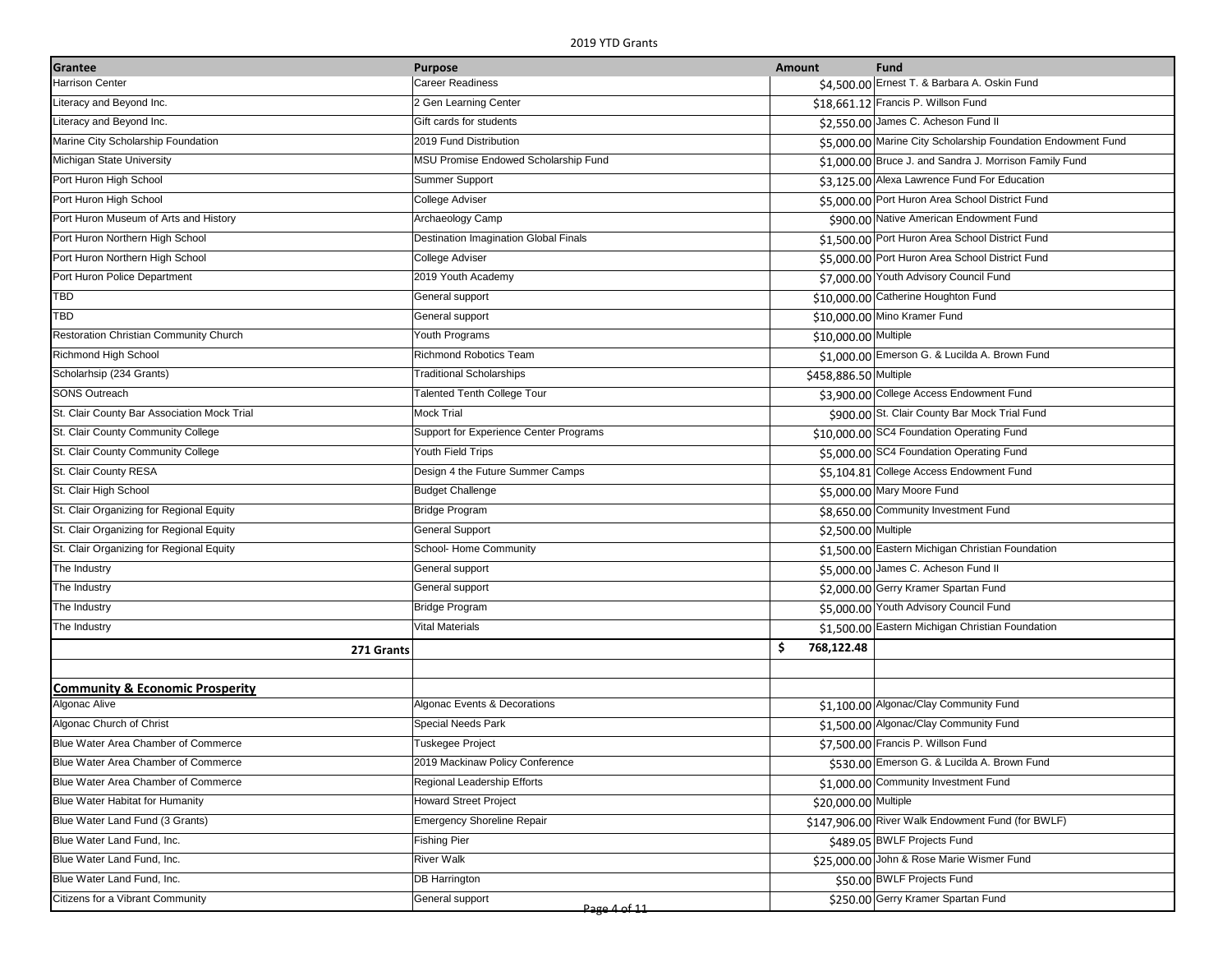| City of Algonac (4 Grants)<br>Algonac City Pool<br>\$2,390.00 Community Investment Fund<br>\$930.00 Memorial Gifts Fund<br>City of Algonac<br>Janet Jurnis Memorial Garden<br>City of Marysville<br>2020 Mackinac Policy Conference<br>\$500.00 Community Investment Fund<br>City of Port Huron<br>Lake to Lake Trailhead<br>\$47,302.00 Programs & Services Fund<br>City of Port Huron<br>Office of Diversity, Equity, Inclusion<br>\$5,000.00 Multiple<br>City of Port Huron<br>\$500.00 Community Investment Fund<br>2020 Mackinac Policy Conference<br>Nasr Memorial Bench<br>\$1,500.00 Port Huron Community Fund<br>City of Port Huron - Recreation Department<br>City of Port Huron - Recreation Department (2 grants)<br>2019 Blue Water Festival<br>\$14,000.00 Multiple<br>City of Port Huron - Recreation Department (3 grants)<br>McMorran Plaza Improvements<br>\$46,439.10 Multiple<br>City of St. Clair<br>\$1,300.00 St. Clair Foundation Fund<br>Speaker System<br>\$7,000.00 St. Clair Based Funds<br>City of St. Clair<br>Welcome Sign<br>City of St. Clair<br>Labor Saver Flower Baskets<br>\$2,240.00 Ernest T. & Barbara A. Oskin Fund<br>City of St. Clair<br>\$13,000.00 Ernest T. & Barbara A. Oskin Fund<br>Tree maintenance in Rotary and Palmer Park<br>Hanging Flower Baskets<br>\$8,000.00 Ernest T. & Barbara A. Oskin Fund<br>City of St. Clair<br><b>Summer Outdoor Concerts</b><br>\$4,000.00 Citizens for St. Clair Fund<br>City of St. Clair<br>\$6,000.00 St. Clair Based Funds<br>City of St. Clair<br>Repairs of the arch at palmer park<br>City of St. Clair<br>\$2,000.00 Citizens for St. Clair Fund<br>2019 St. Clair Fireworks<br>City of St. Clair<br>\$2,500.00 Ernest T. & Barbara A. Oskin Fund<br>Flowers<br>City of St. Clair<br>\$3,500.00 Charles F. Moore Memorial Fund<br><b>Trail Study</b><br>City of St. Clair (2 Grants)<br>Imagination Station playground rebuild<br>\$50,485.00 Multiple<br>City of St. Clair (2 Grants)<br>St. Clair Jazz Festival<br>\$25,000.00 Multiple<br>Come Home Award (4 Grants)<br>Reverse Scholarship Program<br>\$37,500.00 Come Home Award<br>Community Renaissance Fund<br><b>Blue Meets Green Initiative</b><br>\$10,000.00 Community Investment Fund<br>Community Renaissance Fund<br>\$7,500.00 James C. Acheson Fund<br>Studio 1219 Building<br>Regional Tour / BMG<br>Community Renaissance Fund (2 Grants)<br>\$5,020.00 Multiple<br>Community Renaissance Fund<br>\$412.61 CRF Projects Fund<br>Writing for Nonprofits<br>Community Renaissance Fund (4 Grants)<br>The Keel<br>\$50,000.00 Multiple<br>Council of Michigan Foundations<br>Midwest Community Foundation Gathering<br>\$750.00 John & Rose Marie Wismer Fund<br>Council On Foundations<br>\$4,000.00 James C. Acheson Fund II<br>Membership<br>Economic Development Alliance of St. Clair County<br>\$1,000.00 Community Investment Fund<br>Regional Leadership Efforts<br>Economic Development Alliance of St. Clair County<br>\$10,000.00 James C. Acheson Fund<br><b>Emerge Fund</b><br><b>Emmett Baseball League</b><br><b>Concession Stand</b><br>\$10,000.00 Multiple<br>Fraternal Order of Police Lodge #129<br>\$500.00 Donald W. and Alice I. Giese Endowment Fund<br>Christmas with a Cop<br>\$500.00 Kusch Family Fund<br>Friends of the Fort Gratiot Light<br>General operations<br>SandFest<br>Friends of the Fort Gratiot Light<br>\$3,500.00 Catherine Houghton Fund<br>Friends of the St. Clair River Watershed<br>\$500.00 Kusch Family Fund<br>General operations<br>Park Upgrades<br>\$1,000.00 Algonac/Clay Community Fund<br>Harsens Is. St. Clair Flats Association<br>Mainstreet Memories Car Show Inc.<br>Car Show<br>\$3,000.00 Harry F. Lewis Fund<br><b>Operation Transformation</b><br>\$1,000.00 Earl H. Donaldson Endowment Fund<br><b>Family Night</b><br>Port Huron Branch NAACP<br>Field Day/ Music Festival<br>\$1,000.00 Multiple<br>Port Huron Branch NAACP<br>\$500.00 Donald W. and Alice I. Giese Endowment Fund<br>60th Freedom Fund Dinner<br>St. Clair County<br>Legislative Paddle Event<br>\$1,000.00 Multiple<br>St. Clair County<br><b>Riverwalk Operations</b><br>\$5,333.00 Community Investment Fund | Grantee | <b>Purpose</b> | <b>Amount</b> | <b>Fund</b> |
|----------------------------------------------------------------------------------------------------------------------------------------------------------------------------------------------------------------------------------------------------------------------------------------------------------------------------------------------------------------------------------------------------------------------------------------------------------------------------------------------------------------------------------------------------------------------------------------------------------------------------------------------------------------------------------------------------------------------------------------------------------------------------------------------------------------------------------------------------------------------------------------------------------------------------------------------------------------------------------------------------------------------------------------------------------------------------------------------------------------------------------------------------------------------------------------------------------------------------------------------------------------------------------------------------------------------------------------------------------------------------------------------------------------------------------------------------------------------------------------------------------------------------------------------------------------------------------------------------------------------------------------------------------------------------------------------------------------------------------------------------------------------------------------------------------------------------------------------------------------------------------------------------------------------------------------------------------------------------------------------------------------------------------------------------------------------------------------------------------------------------------------------------------------------------------------------------------------------------------------------------------------------------------------------------------------------------------------------------------------------------------------------------------------------------------------------------------------------------------------------------------------------------------------------------------------------------------------------------------------------------------------------------------------------------------------------------------------------------------------------------------------------------------------------------------------------------------------------------------------------------------------------------------------------------------------------------------------------------------------------------------------------------------------------------------------------------------------------------------------------------------------------------------------------------------------------------------------------------------------------------------------------------------------------------------------------------------------------------------------------------------------------------------------------------------------------------------------------------------------------------------------------------------------------------------------------------------------------------------------------------------------------------------------------------------------------------------------------------------------------------------------------------------------------------------------------------------------------------------------------------------------------------------------------------------------------------------------------------------------------------------------------------------------------------------------------------------------------------------------------------------------------------------------------------------------------------------------------|---------|----------------|---------------|-------------|
|                                                                                                                                                                                                                                                                                                                                                                                                                                                                                                                                                                                                                                                                                                                                                                                                                                                                                                                                                                                                                                                                                                                                                                                                                                                                                                                                                                                                                                                                                                                                                                                                                                                                                                                                                                                                                                                                                                                                                                                                                                                                                                                                                                                                                                                                                                                                                                                                                                                                                                                                                                                                                                                                                                                                                                                                                                                                                                                                                                                                                                                                                                                                                                                                                                                                                                                                                                                                                                                                                                                                                                                                                                                                                                                                                                                                                                                                                                                                                                                                                                                                                                                                                                                                                      |         |                |               |             |
|                                                                                                                                                                                                                                                                                                                                                                                                                                                                                                                                                                                                                                                                                                                                                                                                                                                                                                                                                                                                                                                                                                                                                                                                                                                                                                                                                                                                                                                                                                                                                                                                                                                                                                                                                                                                                                                                                                                                                                                                                                                                                                                                                                                                                                                                                                                                                                                                                                                                                                                                                                                                                                                                                                                                                                                                                                                                                                                                                                                                                                                                                                                                                                                                                                                                                                                                                                                                                                                                                                                                                                                                                                                                                                                                                                                                                                                                                                                                                                                                                                                                                                                                                                                                                      |         |                |               |             |
|                                                                                                                                                                                                                                                                                                                                                                                                                                                                                                                                                                                                                                                                                                                                                                                                                                                                                                                                                                                                                                                                                                                                                                                                                                                                                                                                                                                                                                                                                                                                                                                                                                                                                                                                                                                                                                                                                                                                                                                                                                                                                                                                                                                                                                                                                                                                                                                                                                                                                                                                                                                                                                                                                                                                                                                                                                                                                                                                                                                                                                                                                                                                                                                                                                                                                                                                                                                                                                                                                                                                                                                                                                                                                                                                                                                                                                                                                                                                                                                                                                                                                                                                                                                                                      |         |                |               |             |
|                                                                                                                                                                                                                                                                                                                                                                                                                                                                                                                                                                                                                                                                                                                                                                                                                                                                                                                                                                                                                                                                                                                                                                                                                                                                                                                                                                                                                                                                                                                                                                                                                                                                                                                                                                                                                                                                                                                                                                                                                                                                                                                                                                                                                                                                                                                                                                                                                                                                                                                                                                                                                                                                                                                                                                                                                                                                                                                                                                                                                                                                                                                                                                                                                                                                                                                                                                                                                                                                                                                                                                                                                                                                                                                                                                                                                                                                                                                                                                                                                                                                                                                                                                                                                      |         |                |               |             |
|                                                                                                                                                                                                                                                                                                                                                                                                                                                                                                                                                                                                                                                                                                                                                                                                                                                                                                                                                                                                                                                                                                                                                                                                                                                                                                                                                                                                                                                                                                                                                                                                                                                                                                                                                                                                                                                                                                                                                                                                                                                                                                                                                                                                                                                                                                                                                                                                                                                                                                                                                                                                                                                                                                                                                                                                                                                                                                                                                                                                                                                                                                                                                                                                                                                                                                                                                                                                                                                                                                                                                                                                                                                                                                                                                                                                                                                                                                                                                                                                                                                                                                                                                                                                                      |         |                |               |             |
|                                                                                                                                                                                                                                                                                                                                                                                                                                                                                                                                                                                                                                                                                                                                                                                                                                                                                                                                                                                                                                                                                                                                                                                                                                                                                                                                                                                                                                                                                                                                                                                                                                                                                                                                                                                                                                                                                                                                                                                                                                                                                                                                                                                                                                                                                                                                                                                                                                                                                                                                                                                                                                                                                                                                                                                                                                                                                                                                                                                                                                                                                                                                                                                                                                                                                                                                                                                                                                                                                                                                                                                                                                                                                                                                                                                                                                                                                                                                                                                                                                                                                                                                                                                                                      |         |                |               |             |
|                                                                                                                                                                                                                                                                                                                                                                                                                                                                                                                                                                                                                                                                                                                                                                                                                                                                                                                                                                                                                                                                                                                                                                                                                                                                                                                                                                                                                                                                                                                                                                                                                                                                                                                                                                                                                                                                                                                                                                                                                                                                                                                                                                                                                                                                                                                                                                                                                                                                                                                                                                                                                                                                                                                                                                                                                                                                                                                                                                                                                                                                                                                                                                                                                                                                                                                                                                                                                                                                                                                                                                                                                                                                                                                                                                                                                                                                                                                                                                                                                                                                                                                                                                                                                      |         |                |               |             |
|                                                                                                                                                                                                                                                                                                                                                                                                                                                                                                                                                                                                                                                                                                                                                                                                                                                                                                                                                                                                                                                                                                                                                                                                                                                                                                                                                                                                                                                                                                                                                                                                                                                                                                                                                                                                                                                                                                                                                                                                                                                                                                                                                                                                                                                                                                                                                                                                                                                                                                                                                                                                                                                                                                                                                                                                                                                                                                                                                                                                                                                                                                                                                                                                                                                                                                                                                                                                                                                                                                                                                                                                                                                                                                                                                                                                                                                                                                                                                                                                                                                                                                                                                                                                                      |         |                |               |             |
|                                                                                                                                                                                                                                                                                                                                                                                                                                                                                                                                                                                                                                                                                                                                                                                                                                                                                                                                                                                                                                                                                                                                                                                                                                                                                                                                                                                                                                                                                                                                                                                                                                                                                                                                                                                                                                                                                                                                                                                                                                                                                                                                                                                                                                                                                                                                                                                                                                                                                                                                                                                                                                                                                                                                                                                                                                                                                                                                                                                                                                                                                                                                                                                                                                                                                                                                                                                                                                                                                                                                                                                                                                                                                                                                                                                                                                                                                                                                                                                                                                                                                                                                                                                                                      |         |                |               |             |
|                                                                                                                                                                                                                                                                                                                                                                                                                                                                                                                                                                                                                                                                                                                                                                                                                                                                                                                                                                                                                                                                                                                                                                                                                                                                                                                                                                                                                                                                                                                                                                                                                                                                                                                                                                                                                                                                                                                                                                                                                                                                                                                                                                                                                                                                                                                                                                                                                                                                                                                                                                                                                                                                                                                                                                                                                                                                                                                                                                                                                                                                                                                                                                                                                                                                                                                                                                                                                                                                                                                                                                                                                                                                                                                                                                                                                                                                                                                                                                                                                                                                                                                                                                                                                      |         |                |               |             |
|                                                                                                                                                                                                                                                                                                                                                                                                                                                                                                                                                                                                                                                                                                                                                                                                                                                                                                                                                                                                                                                                                                                                                                                                                                                                                                                                                                                                                                                                                                                                                                                                                                                                                                                                                                                                                                                                                                                                                                                                                                                                                                                                                                                                                                                                                                                                                                                                                                                                                                                                                                                                                                                                                                                                                                                                                                                                                                                                                                                                                                                                                                                                                                                                                                                                                                                                                                                                                                                                                                                                                                                                                                                                                                                                                                                                                                                                                                                                                                                                                                                                                                                                                                                                                      |         |                |               |             |
|                                                                                                                                                                                                                                                                                                                                                                                                                                                                                                                                                                                                                                                                                                                                                                                                                                                                                                                                                                                                                                                                                                                                                                                                                                                                                                                                                                                                                                                                                                                                                                                                                                                                                                                                                                                                                                                                                                                                                                                                                                                                                                                                                                                                                                                                                                                                                                                                                                                                                                                                                                                                                                                                                                                                                                                                                                                                                                                                                                                                                                                                                                                                                                                                                                                                                                                                                                                                                                                                                                                                                                                                                                                                                                                                                                                                                                                                                                                                                                                                                                                                                                                                                                                                                      |         |                |               |             |
|                                                                                                                                                                                                                                                                                                                                                                                                                                                                                                                                                                                                                                                                                                                                                                                                                                                                                                                                                                                                                                                                                                                                                                                                                                                                                                                                                                                                                                                                                                                                                                                                                                                                                                                                                                                                                                                                                                                                                                                                                                                                                                                                                                                                                                                                                                                                                                                                                                                                                                                                                                                                                                                                                                                                                                                                                                                                                                                                                                                                                                                                                                                                                                                                                                                                                                                                                                                                                                                                                                                                                                                                                                                                                                                                                                                                                                                                                                                                                                                                                                                                                                                                                                                                                      |         |                |               |             |
|                                                                                                                                                                                                                                                                                                                                                                                                                                                                                                                                                                                                                                                                                                                                                                                                                                                                                                                                                                                                                                                                                                                                                                                                                                                                                                                                                                                                                                                                                                                                                                                                                                                                                                                                                                                                                                                                                                                                                                                                                                                                                                                                                                                                                                                                                                                                                                                                                                                                                                                                                                                                                                                                                                                                                                                                                                                                                                                                                                                                                                                                                                                                                                                                                                                                                                                                                                                                                                                                                                                                                                                                                                                                                                                                                                                                                                                                                                                                                                                                                                                                                                                                                                                                                      |         |                |               |             |
|                                                                                                                                                                                                                                                                                                                                                                                                                                                                                                                                                                                                                                                                                                                                                                                                                                                                                                                                                                                                                                                                                                                                                                                                                                                                                                                                                                                                                                                                                                                                                                                                                                                                                                                                                                                                                                                                                                                                                                                                                                                                                                                                                                                                                                                                                                                                                                                                                                                                                                                                                                                                                                                                                                                                                                                                                                                                                                                                                                                                                                                                                                                                                                                                                                                                                                                                                                                                                                                                                                                                                                                                                                                                                                                                                                                                                                                                                                                                                                                                                                                                                                                                                                                                                      |         |                |               |             |
|                                                                                                                                                                                                                                                                                                                                                                                                                                                                                                                                                                                                                                                                                                                                                                                                                                                                                                                                                                                                                                                                                                                                                                                                                                                                                                                                                                                                                                                                                                                                                                                                                                                                                                                                                                                                                                                                                                                                                                                                                                                                                                                                                                                                                                                                                                                                                                                                                                                                                                                                                                                                                                                                                                                                                                                                                                                                                                                                                                                                                                                                                                                                                                                                                                                                                                                                                                                                                                                                                                                                                                                                                                                                                                                                                                                                                                                                                                                                                                                                                                                                                                                                                                                                                      |         |                |               |             |
|                                                                                                                                                                                                                                                                                                                                                                                                                                                                                                                                                                                                                                                                                                                                                                                                                                                                                                                                                                                                                                                                                                                                                                                                                                                                                                                                                                                                                                                                                                                                                                                                                                                                                                                                                                                                                                                                                                                                                                                                                                                                                                                                                                                                                                                                                                                                                                                                                                                                                                                                                                                                                                                                                                                                                                                                                                                                                                                                                                                                                                                                                                                                                                                                                                                                                                                                                                                                                                                                                                                                                                                                                                                                                                                                                                                                                                                                                                                                                                                                                                                                                                                                                                                                                      |         |                |               |             |
|                                                                                                                                                                                                                                                                                                                                                                                                                                                                                                                                                                                                                                                                                                                                                                                                                                                                                                                                                                                                                                                                                                                                                                                                                                                                                                                                                                                                                                                                                                                                                                                                                                                                                                                                                                                                                                                                                                                                                                                                                                                                                                                                                                                                                                                                                                                                                                                                                                                                                                                                                                                                                                                                                                                                                                                                                                                                                                                                                                                                                                                                                                                                                                                                                                                                                                                                                                                                                                                                                                                                                                                                                                                                                                                                                                                                                                                                                                                                                                                                                                                                                                                                                                                                                      |         |                |               |             |
|                                                                                                                                                                                                                                                                                                                                                                                                                                                                                                                                                                                                                                                                                                                                                                                                                                                                                                                                                                                                                                                                                                                                                                                                                                                                                                                                                                                                                                                                                                                                                                                                                                                                                                                                                                                                                                                                                                                                                                                                                                                                                                                                                                                                                                                                                                                                                                                                                                                                                                                                                                                                                                                                                                                                                                                                                                                                                                                                                                                                                                                                                                                                                                                                                                                                                                                                                                                                                                                                                                                                                                                                                                                                                                                                                                                                                                                                                                                                                                                                                                                                                                                                                                                                                      |         |                |               |             |
|                                                                                                                                                                                                                                                                                                                                                                                                                                                                                                                                                                                                                                                                                                                                                                                                                                                                                                                                                                                                                                                                                                                                                                                                                                                                                                                                                                                                                                                                                                                                                                                                                                                                                                                                                                                                                                                                                                                                                                                                                                                                                                                                                                                                                                                                                                                                                                                                                                                                                                                                                                                                                                                                                                                                                                                                                                                                                                                                                                                                                                                                                                                                                                                                                                                                                                                                                                                                                                                                                                                                                                                                                                                                                                                                                                                                                                                                                                                                                                                                                                                                                                                                                                                                                      |         |                |               |             |
|                                                                                                                                                                                                                                                                                                                                                                                                                                                                                                                                                                                                                                                                                                                                                                                                                                                                                                                                                                                                                                                                                                                                                                                                                                                                                                                                                                                                                                                                                                                                                                                                                                                                                                                                                                                                                                                                                                                                                                                                                                                                                                                                                                                                                                                                                                                                                                                                                                                                                                                                                                                                                                                                                                                                                                                                                                                                                                                                                                                                                                                                                                                                                                                                                                                                                                                                                                                                                                                                                                                                                                                                                                                                                                                                                                                                                                                                                                                                                                                                                                                                                                                                                                                                                      |         |                |               |             |
|                                                                                                                                                                                                                                                                                                                                                                                                                                                                                                                                                                                                                                                                                                                                                                                                                                                                                                                                                                                                                                                                                                                                                                                                                                                                                                                                                                                                                                                                                                                                                                                                                                                                                                                                                                                                                                                                                                                                                                                                                                                                                                                                                                                                                                                                                                                                                                                                                                                                                                                                                                                                                                                                                                                                                                                                                                                                                                                                                                                                                                                                                                                                                                                                                                                                                                                                                                                                                                                                                                                                                                                                                                                                                                                                                                                                                                                                                                                                                                                                                                                                                                                                                                                                                      |         |                |               |             |
|                                                                                                                                                                                                                                                                                                                                                                                                                                                                                                                                                                                                                                                                                                                                                                                                                                                                                                                                                                                                                                                                                                                                                                                                                                                                                                                                                                                                                                                                                                                                                                                                                                                                                                                                                                                                                                                                                                                                                                                                                                                                                                                                                                                                                                                                                                                                                                                                                                                                                                                                                                                                                                                                                                                                                                                                                                                                                                                                                                                                                                                                                                                                                                                                                                                                                                                                                                                                                                                                                                                                                                                                                                                                                                                                                                                                                                                                                                                                                                                                                                                                                                                                                                                                                      |         |                |               |             |
|                                                                                                                                                                                                                                                                                                                                                                                                                                                                                                                                                                                                                                                                                                                                                                                                                                                                                                                                                                                                                                                                                                                                                                                                                                                                                                                                                                                                                                                                                                                                                                                                                                                                                                                                                                                                                                                                                                                                                                                                                                                                                                                                                                                                                                                                                                                                                                                                                                                                                                                                                                                                                                                                                                                                                                                                                                                                                                                                                                                                                                                                                                                                                                                                                                                                                                                                                                                                                                                                                                                                                                                                                                                                                                                                                                                                                                                                                                                                                                                                                                                                                                                                                                                                                      |         |                |               |             |
|                                                                                                                                                                                                                                                                                                                                                                                                                                                                                                                                                                                                                                                                                                                                                                                                                                                                                                                                                                                                                                                                                                                                                                                                                                                                                                                                                                                                                                                                                                                                                                                                                                                                                                                                                                                                                                                                                                                                                                                                                                                                                                                                                                                                                                                                                                                                                                                                                                                                                                                                                                                                                                                                                                                                                                                                                                                                                                                                                                                                                                                                                                                                                                                                                                                                                                                                                                                                                                                                                                                                                                                                                                                                                                                                                                                                                                                                                                                                                                                                                                                                                                                                                                                                                      |         |                |               |             |
|                                                                                                                                                                                                                                                                                                                                                                                                                                                                                                                                                                                                                                                                                                                                                                                                                                                                                                                                                                                                                                                                                                                                                                                                                                                                                                                                                                                                                                                                                                                                                                                                                                                                                                                                                                                                                                                                                                                                                                                                                                                                                                                                                                                                                                                                                                                                                                                                                                                                                                                                                                                                                                                                                                                                                                                                                                                                                                                                                                                                                                                                                                                                                                                                                                                                                                                                                                                                                                                                                                                                                                                                                                                                                                                                                                                                                                                                                                                                                                                                                                                                                                                                                                                                                      |         |                |               |             |
|                                                                                                                                                                                                                                                                                                                                                                                                                                                                                                                                                                                                                                                                                                                                                                                                                                                                                                                                                                                                                                                                                                                                                                                                                                                                                                                                                                                                                                                                                                                                                                                                                                                                                                                                                                                                                                                                                                                                                                                                                                                                                                                                                                                                                                                                                                                                                                                                                                                                                                                                                                                                                                                                                                                                                                                                                                                                                                                                                                                                                                                                                                                                                                                                                                                                                                                                                                                                                                                                                                                                                                                                                                                                                                                                                                                                                                                                                                                                                                                                                                                                                                                                                                                                                      |         |                |               |             |
|                                                                                                                                                                                                                                                                                                                                                                                                                                                                                                                                                                                                                                                                                                                                                                                                                                                                                                                                                                                                                                                                                                                                                                                                                                                                                                                                                                                                                                                                                                                                                                                                                                                                                                                                                                                                                                                                                                                                                                                                                                                                                                                                                                                                                                                                                                                                                                                                                                                                                                                                                                                                                                                                                                                                                                                                                                                                                                                                                                                                                                                                                                                                                                                                                                                                                                                                                                                                                                                                                                                                                                                                                                                                                                                                                                                                                                                                                                                                                                                                                                                                                                                                                                                                                      |         |                |               |             |
|                                                                                                                                                                                                                                                                                                                                                                                                                                                                                                                                                                                                                                                                                                                                                                                                                                                                                                                                                                                                                                                                                                                                                                                                                                                                                                                                                                                                                                                                                                                                                                                                                                                                                                                                                                                                                                                                                                                                                                                                                                                                                                                                                                                                                                                                                                                                                                                                                                                                                                                                                                                                                                                                                                                                                                                                                                                                                                                                                                                                                                                                                                                                                                                                                                                                                                                                                                                                                                                                                                                                                                                                                                                                                                                                                                                                                                                                                                                                                                                                                                                                                                                                                                                                                      |         |                |               |             |
|                                                                                                                                                                                                                                                                                                                                                                                                                                                                                                                                                                                                                                                                                                                                                                                                                                                                                                                                                                                                                                                                                                                                                                                                                                                                                                                                                                                                                                                                                                                                                                                                                                                                                                                                                                                                                                                                                                                                                                                                                                                                                                                                                                                                                                                                                                                                                                                                                                                                                                                                                                                                                                                                                                                                                                                                                                                                                                                                                                                                                                                                                                                                                                                                                                                                                                                                                                                                                                                                                                                                                                                                                                                                                                                                                                                                                                                                                                                                                                                                                                                                                                                                                                                                                      |         |                |               |             |
|                                                                                                                                                                                                                                                                                                                                                                                                                                                                                                                                                                                                                                                                                                                                                                                                                                                                                                                                                                                                                                                                                                                                                                                                                                                                                                                                                                                                                                                                                                                                                                                                                                                                                                                                                                                                                                                                                                                                                                                                                                                                                                                                                                                                                                                                                                                                                                                                                                                                                                                                                                                                                                                                                                                                                                                                                                                                                                                                                                                                                                                                                                                                                                                                                                                                                                                                                                                                                                                                                                                                                                                                                                                                                                                                                                                                                                                                                                                                                                                                                                                                                                                                                                                                                      |         |                |               |             |
|                                                                                                                                                                                                                                                                                                                                                                                                                                                                                                                                                                                                                                                                                                                                                                                                                                                                                                                                                                                                                                                                                                                                                                                                                                                                                                                                                                                                                                                                                                                                                                                                                                                                                                                                                                                                                                                                                                                                                                                                                                                                                                                                                                                                                                                                                                                                                                                                                                                                                                                                                                                                                                                                                                                                                                                                                                                                                                                                                                                                                                                                                                                                                                                                                                                                                                                                                                                                                                                                                                                                                                                                                                                                                                                                                                                                                                                                                                                                                                                                                                                                                                                                                                                                                      |         |                |               |             |
|                                                                                                                                                                                                                                                                                                                                                                                                                                                                                                                                                                                                                                                                                                                                                                                                                                                                                                                                                                                                                                                                                                                                                                                                                                                                                                                                                                                                                                                                                                                                                                                                                                                                                                                                                                                                                                                                                                                                                                                                                                                                                                                                                                                                                                                                                                                                                                                                                                                                                                                                                                                                                                                                                                                                                                                                                                                                                                                                                                                                                                                                                                                                                                                                                                                                                                                                                                                                                                                                                                                                                                                                                                                                                                                                                                                                                                                                                                                                                                                                                                                                                                                                                                                                                      |         |                |               |             |
|                                                                                                                                                                                                                                                                                                                                                                                                                                                                                                                                                                                                                                                                                                                                                                                                                                                                                                                                                                                                                                                                                                                                                                                                                                                                                                                                                                                                                                                                                                                                                                                                                                                                                                                                                                                                                                                                                                                                                                                                                                                                                                                                                                                                                                                                                                                                                                                                                                                                                                                                                                                                                                                                                                                                                                                                                                                                                                                                                                                                                                                                                                                                                                                                                                                                                                                                                                                                                                                                                                                                                                                                                                                                                                                                                                                                                                                                                                                                                                                                                                                                                                                                                                                                                      |         |                |               |             |
|                                                                                                                                                                                                                                                                                                                                                                                                                                                                                                                                                                                                                                                                                                                                                                                                                                                                                                                                                                                                                                                                                                                                                                                                                                                                                                                                                                                                                                                                                                                                                                                                                                                                                                                                                                                                                                                                                                                                                                                                                                                                                                                                                                                                                                                                                                                                                                                                                                                                                                                                                                                                                                                                                                                                                                                                                                                                                                                                                                                                                                                                                                                                                                                                                                                                                                                                                                                                                                                                                                                                                                                                                                                                                                                                                                                                                                                                                                                                                                                                                                                                                                                                                                                                                      |         |                |               |             |
|                                                                                                                                                                                                                                                                                                                                                                                                                                                                                                                                                                                                                                                                                                                                                                                                                                                                                                                                                                                                                                                                                                                                                                                                                                                                                                                                                                                                                                                                                                                                                                                                                                                                                                                                                                                                                                                                                                                                                                                                                                                                                                                                                                                                                                                                                                                                                                                                                                                                                                                                                                                                                                                                                                                                                                                                                                                                                                                                                                                                                                                                                                                                                                                                                                                                                                                                                                                                                                                                                                                                                                                                                                                                                                                                                                                                                                                                                                                                                                                                                                                                                                                                                                                                                      |         |                |               |             |
|                                                                                                                                                                                                                                                                                                                                                                                                                                                                                                                                                                                                                                                                                                                                                                                                                                                                                                                                                                                                                                                                                                                                                                                                                                                                                                                                                                                                                                                                                                                                                                                                                                                                                                                                                                                                                                                                                                                                                                                                                                                                                                                                                                                                                                                                                                                                                                                                                                                                                                                                                                                                                                                                                                                                                                                                                                                                                                                                                                                                                                                                                                                                                                                                                                                                                                                                                                                                                                                                                                                                                                                                                                                                                                                                                                                                                                                                                                                                                                                                                                                                                                                                                                                                                      |         |                |               |             |
|                                                                                                                                                                                                                                                                                                                                                                                                                                                                                                                                                                                                                                                                                                                                                                                                                                                                                                                                                                                                                                                                                                                                                                                                                                                                                                                                                                                                                                                                                                                                                                                                                                                                                                                                                                                                                                                                                                                                                                                                                                                                                                                                                                                                                                                                                                                                                                                                                                                                                                                                                                                                                                                                                                                                                                                                                                                                                                                                                                                                                                                                                                                                                                                                                                                                                                                                                                                                                                                                                                                                                                                                                                                                                                                                                                                                                                                                                                                                                                                                                                                                                                                                                                                                                      |         |                |               |             |
|                                                                                                                                                                                                                                                                                                                                                                                                                                                                                                                                                                                                                                                                                                                                                                                                                                                                                                                                                                                                                                                                                                                                                                                                                                                                                                                                                                                                                                                                                                                                                                                                                                                                                                                                                                                                                                                                                                                                                                                                                                                                                                                                                                                                                                                                                                                                                                                                                                                                                                                                                                                                                                                                                                                                                                                                                                                                                                                                                                                                                                                                                                                                                                                                                                                                                                                                                                                                                                                                                                                                                                                                                                                                                                                                                                                                                                                                                                                                                                                                                                                                                                                                                                                                                      |         |                |               |             |
|                                                                                                                                                                                                                                                                                                                                                                                                                                                                                                                                                                                                                                                                                                                                                                                                                                                                                                                                                                                                                                                                                                                                                                                                                                                                                                                                                                                                                                                                                                                                                                                                                                                                                                                                                                                                                                                                                                                                                                                                                                                                                                                                                                                                                                                                                                                                                                                                                                                                                                                                                                                                                                                                                                                                                                                                                                                                                                                                                                                                                                                                                                                                                                                                                                                                                                                                                                                                                                                                                                                                                                                                                                                                                                                                                                                                                                                                                                                                                                                                                                                                                                                                                                                                                      |         |                |               |             |
|                                                                                                                                                                                                                                                                                                                                                                                                                                                                                                                                                                                                                                                                                                                                                                                                                                                                                                                                                                                                                                                                                                                                                                                                                                                                                                                                                                                                                                                                                                                                                                                                                                                                                                                                                                                                                                                                                                                                                                                                                                                                                                                                                                                                                                                                                                                                                                                                                                                                                                                                                                                                                                                                                                                                                                                                                                                                                                                                                                                                                                                                                                                                                                                                                                                                                                                                                                                                                                                                                                                                                                                                                                                                                                                                                                                                                                                                                                                                                                                                                                                                                                                                                                                                                      |         |                |               |             |
|                                                                                                                                                                                                                                                                                                                                                                                                                                                                                                                                                                                                                                                                                                                                                                                                                                                                                                                                                                                                                                                                                                                                                                                                                                                                                                                                                                                                                                                                                                                                                                                                                                                                                                                                                                                                                                                                                                                                                                                                                                                                                                                                                                                                                                                                                                                                                                                                                                                                                                                                                                                                                                                                                                                                                                                                                                                                                                                                                                                                                                                                                                                                                                                                                                                                                                                                                                                                                                                                                                                                                                                                                                                                                                                                                                                                                                                                                                                                                                                                                                                                                                                                                                                                                      |         |                |               |             |
|                                                                                                                                                                                                                                                                                                                                                                                                                                                                                                                                                                                                                                                                                                                                                                                                                                                                                                                                                                                                                                                                                                                                                                                                                                                                                                                                                                                                                                                                                                                                                                                                                                                                                                                                                                                                                                                                                                                                                                                                                                                                                                                                                                                                                                                                                                                                                                                                                                                                                                                                                                                                                                                                                                                                                                                                                                                                                                                                                                                                                                                                                                                                                                                                                                                                                                                                                                                                                                                                                                                                                                                                                                                                                                                                                                                                                                                                                                                                                                                                                                                                                                                                                                                                                      |         | Page 5 of 11   |               |             |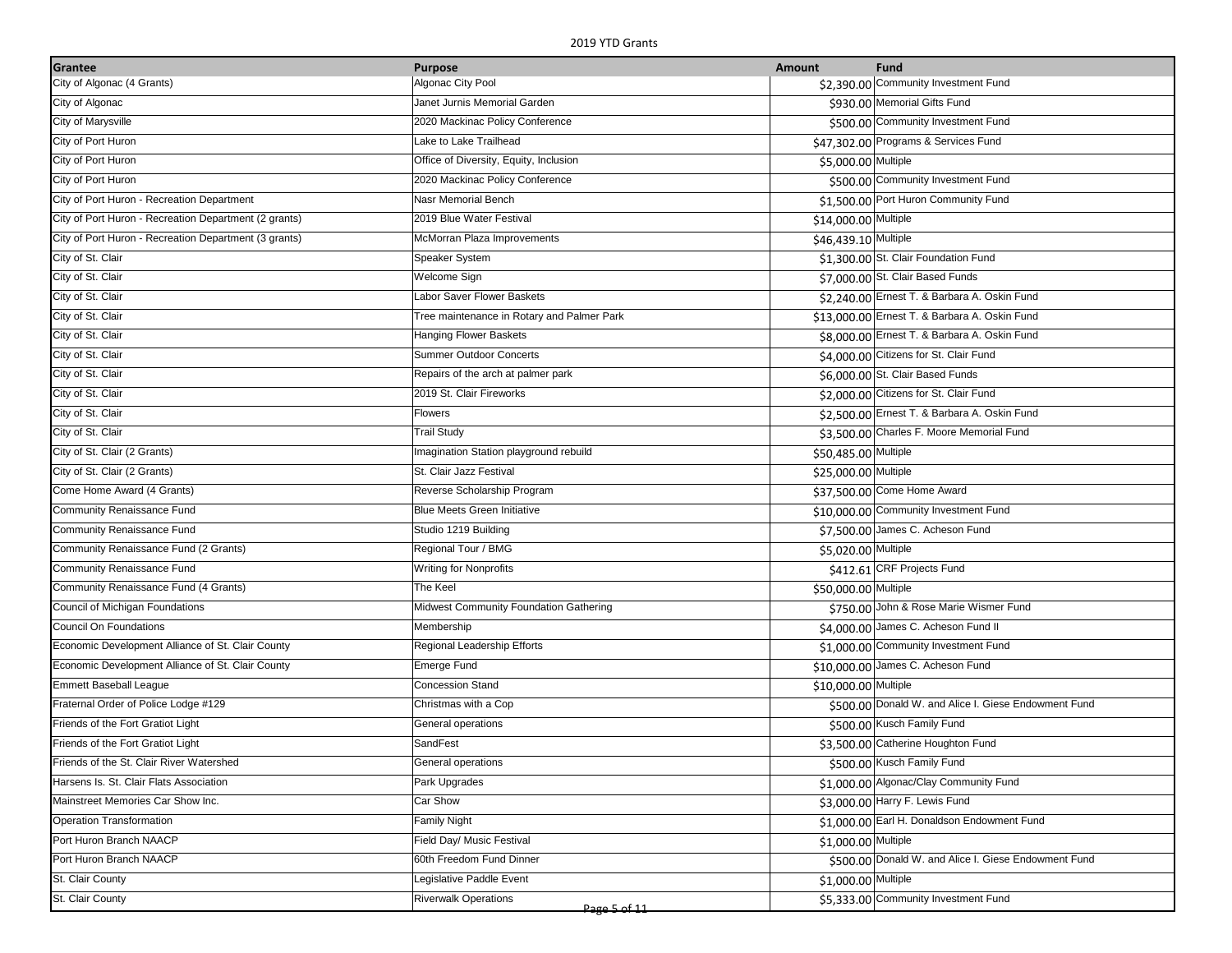| Dinosaur project<br>\$5,000.00 Chuck and Vicky Knowlton Fund<br>Community Resource Fair<br>\$500.00 Multiple<br>Fort Gratiot Light Station Repairs<br>\$7,851.18 Fort Gratiot Light Station Fund<br>\$10,000.00 James C. Acheson Fund II<br>Support Move to Downtown<br>\$500.00 Burman J. Misenar Fund<br>Teacher's Week<br>\$.<br>626,777.94<br>81 Grants<br><b>Staff Grants</b><br>\$10,233.51 Algonac Community Schools Education Enrichment Fund<br>Read & Ride Program<br>\$40.00 Community Investment Fund<br>Tuition support<br>\$1,792.24 Bob Abdoo Memorial Fund<br><b>General Support</b><br>\$1,063.44 Cardinal Mooney Catholic High School<br><b>Community Education Coalition</b><br>\$5,000.00 St. Clair Based Funds<br>\$2,454.00 Youth Advisory Council Fund<br>Marine City High School Charging Carts<br>\$5,350.00 St. Clair Music Study Club Endowment Fund<br>Music Scholarships<br>Video Technology Upgrade<br>\$12,917.00 St. Clair Based Funds<br><b>Staff Grants</b><br>\$5,970.24 Supporters of the East China School District<br>\$710.00 Supporters of the East China School District<br><b>AP Student Testing</b><br><b>Student Needs</b><br>\$750.00 Henry & Harriet Whiting Memorial Fund<br>\$500.00 John & Rose Marie Wismer Fund<br><b>Thankful Thursdays</b><br>\$250.00 Burman J. Misenar Fund<br><b>Annual Banquet</b><br>\$4,000.00 Eastern Michigan Christian Foundation<br>Classroom<br><b>General Support</b><br>\$615.21 Eastern Michigan Christian Foundation<br>Anthony Jones Training<br>\$1,000.00 Community Investment Fund<br><b>Student Needs</b><br>\$750.00 Mary Moore Fund<br><b>Student Needs</b><br>\$750.00 Mary Moore Fund<br>Packs for a purpose<br>\$1,000.00 Wyatt Walker Friendship Fund<br>Book club<br>\$300.00 Wyatt Walker Friendship Fund<br><b>MOCI Classroom supplies</b><br>\$150.00 Wyatt Walker Friendship Fund<br><b>DECA</b><br>\$400.00 Wyatt Walker Friendship Fund<br>Renaissance Club<br>\$500.00 Wyatt Walker Friendship Fund<br>LEAD Team<br>\$500.00 Wyatt Walker Friendship Fund<br>Woodrow Wilson/ Cleveland Uniform Program<br>\$3,100.00 Multiple<br><b>Imagination Library</b><br>\$6,966.79 Multiple<br>\$30,000.00 Women's Initiative Fund<br>Tuition assistance program<br>\$1,500.00 St. Clair Based Funds<br><b>Student Needs</b><br>\$1,000.00 St. Clair Based Funds<br><b>Student Needs</b><br>\$750.00 Henry & Harriet Whiting Memorial Fund<br><b>Student Needs</b><br>Creative writing workshops with Marysville students<br>\$500.00 Burman J. Misenar Fund<br>Steam Academy LEGO kits<br>\$675.00 Kusch Family Fund<br>Steam Academy LEGO kits<br>\$645.00 Thomas & Nancy Hunter Family Fund<br>Read & Ride<br>\$1,130.00 Community Investment Fund<br>103,262.43 | Grantee                                  | <b>Purpose</b> | Amount | <b>Fund</b> |
|-------------------------------------------------------------------------------------------------------------------------------------------------------------------------------------------------------------------------------------------------------------------------------------------------------------------------------------------------------------------------------------------------------------------------------------------------------------------------------------------------------------------------------------------------------------------------------------------------------------------------------------------------------------------------------------------------------------------------------------------------------------------------------------------------------------------------------------------------------------------------------------------------------------------------------------------------------------------------------------------------------------------------------------------------------------------------------------------------------------------------------------------------------------------------------------------------------------------------------------------------------------------------------------------------------------------------------------------------------------------------------------------------------------------------------------------------------------------------------------------------------------------------------------------------------------------------------------------------------------------------------------------------------------------------------------------------------------------------------------------------------------------------------------------------------------------------------------------------------------------------------------------------------------------------------------------------------------------------------------------------------------------------------------------------------------------------------------------------------------------------------------------------------------------------------------------------------------------------------------------------------------------------------------------------------------------------------------------------------------------------------------------------------------------------------------------------------------------------------------------------------------------------------------------------------------------------------------------------------------------------------------------------------------------------------------------------------------------------------------------------------------------|------------------------------------------|----------------|--------|-------------|
|                                                                                                                                                                                                                                                                                                                                                                                                                                                                                                                                                                                                                                                                                                                                                                                                                                                                                                                                                                                                                                                                                                                                                                                                                                                                                                                                                                                                                                                                                                                                                                                                                                                                                                                                                                                                                                                                                                                                                                                                                                                                                                                                                                                                                                                                                                                                                                                                                                                                                                                                                                                                                                                                                                                                                                   | St. Clair County Community College       |                |        |             |
|                                                                                                                                                                                                                                                                                                                                                                                                                                                                                                                                                                                                                                                                                                                                                                                                                                                                                                                                                                                                                                                                                                                                                                                                                                                                                                                                                                                                                                                                                                                                                                                                                                                                                                                                                                                                                                                                                                                                                                                                                                                                                                                                                                                                                                                                                                                                                                                                                                                                                                                                                                                                                                                                                                                                                                   | St. Clair County Community Mental Health |                |        |             |
|                                                                                                                                                                                                                                                                                                                                                                                                                                                                                                                                                                                                                                                                                                                                                                                                                                                                                                                                                                                                                                                                                                                                                                                                                                                                                                                                                                                                                                                                                                                                                                                                                                                                                                                                                                                                                                                                                                                                                                                                                                                                                                                                                                                                                                                                                                                                                                                                                                                                                                                                                                                                                                                                                                                                                                   | St. Clair County Parks (5 Grants)        |                |        |             |
|                                                                                                                                                                                                                                                                                                                                                                                                                                                                                                                                                                                                                                                                                                                                                                                                                                                                                                                                                                                                                                                                                                                                                                                                                                                                                                                                                                                                                                                                                                                                                                                                                                                                                                                                                                                                                                                                                                                                                                                                                                                                                                                                                                                                                                                                                                                                                                                                                                                                                                                                                                                                                                                                                                                                                                   | Wonderful News Radio                     |                |        |             |
|                                                                                                                                                                                                                                                                                                                                                                                                                                                                                                                                                                                                                                                                                                                                                                                                                                                                                                                                                                                                                                                                                                                                                                                                                                                                                                                                                                                                                                                                                                                                                                                                                                                                                                                                                                                                                                                                                                                                                                                                                                                                                                                                                                                                                                                                                                                                                                                                                                                                                                                                                                                                                                                                                                                                                                   | Yale Elementary School                   |                |        |             |
|                                                                                                                                                                                                                                                                                                                                                                                                                                                                                                                                                                                                                                                                                                                                                                                                                                                                                                                                                                                                                                                                                                                                                                                                                                                                                                                                                                                                                                                                                                                                                                                                                                                                                                                                                                                                                                                                                                                                                                                                                                                                                                                                                                                                                                                                                                                                                                                                                                                                                                                                                                                                                                                                                                                                                                   |                                          |                |        |             |
|                                                                                                                                                                                                                                                                                                                                                                                                                                                                                                                                                                                                                                                                                                                                                                                                                                                                                                                                                                                                                                                                                                                                                                                                                                                                                                                                                                                                                                                                                                                                                                                                                                                                                                                                                                                                                                                                                                                                                                                                                                                                                                                                                                                                                                                                                                                                                                                                                                                                                                                                                                                                                                                                                                                                                                   |                                          |                |        |             |
|                                                                                                                                                                                                                                                                                                                                                                                                                                                                                                                                                                                                                                                                                                                                                                                                                                                                                                                                                                                                                                                                                                                                                                                                                                                                                                                                                                                                                                                                                                                                                                                                                                                                                                                                                                                                                                                                                                                                                                                                                                                                                                                                                                                                                                                                                                                                                                                                                                                                                                                                                                                                                                                                                                                                                                   | <b>Education &amp; Instruction</b>       |                |        |             |
|                                                                                                                                                                                                                                                                                                                                                                                                                                                                                                                                                                                                                                                                                                                                                                                                                                                                                                                                                                                                                                                                                                                                                                                                                                                                                                                                                                                                                                                                                                                                                                                                                                                                                                                                                                                                                                                                                                                                                                                                                                                                                                                                                                                                                                                                                                                                                                                                                                                                                                                                                                                                                                                                                                                                                                   | <b>Algonac Community Schools</b>         |                |        |             |
|                                                                                                                                                                                                                                                                                                                                                                                                                                                                                                                                                                                                                                                                                                                                                                                                                                                                                                                                                                                                                                                                                                                                                                                                                                                                                                                                                                                                                                                                                                                                                                                                                                                                                                                                                                                                                                                                                                                                                                                                                                                                                                                                                                                                                                                                                                                                                                                                                                                                                                                                                                                                                                                                                                                                                                   | Capital One Bank, N.A.                   |                |        |             |
|                                                                                                                                                                                                                                                                                                                                                                                                                                                                                                                                                                                                                                                                                                                                                                                                                                                                                                                                                                                                                                                                                                                                                                                                                                                                                                                                                                                                                                                                                                                                                                                                                                                                                                                                                                                                                                                                                                                                                                                                                                                                                                                                                                                                                                                                                                                                                                                                                                                                                                                                                                                                                                                                                                                                                                   | Cardinal Mooney Catholic High School     |                |        |             |
|                                                                                                                                                                                                                                                                                                                                                                                                                                                                                                                                                                                                                                                                                                                                                                                                                                                                                                                                                                                                                                                                                                                                                                                                                                                                                                                                                                                                                                                                                                                                                                                                                                                                                                                                                                                                                                                                                                                                                                                                                                                                                                                                                                                                                                                                                                                                                                                                                                                                                                                                                                                                                                                                                                                                                                   | Cardinal Mooney Catholic High School     |                |        |             |
|                                                                                                                                                                                                                                                                                                                                                                                                                                                                                                                                                                                                                                                                                                                                                                                                                                                                                                                                                                                                                                                                                                                                                                                                                                                                                                                                                                                                                                                                                                                                                                                                                                                                                                                                                                                                                                                                                                                                                                                                                                                                                                                                                                                                                                                                                                                                                                                                                                                                                                                                                                                                                                                                                                                                                                   | <b>Community Education Coalition</b>     |                |        |             |
|                                                                                                                                                                                                                                                                                                                                                                                                                                                                                                                                                                                                                                                                                                                                                                                                                                                                                                                                                                                                                                                                                                                                                                                                                                                                                                                                                                                                                                                                                                                                                                                                                                                                                                                                                                                                                                                                                                                                                                                                                                                                                                                                                                                                                                                                                                                                                                                                                                                                                                                                                                                                                                                                                                                                                                   | East China School District               |                |        |             |
|                                                                                                                                                                                                                                                                                                                                                                                                                                                                                                                                                                                                                                                                                                                                                                                                                                                                                                                                                                                                                                                                                                                                                                                                                                                                                                                                                                                                                                                                                                                                                                                                                                                                                                                                                                                                                                                                                                                                                                                                                                                                                                                                                                                                                                                                                                                                                                                                                                                                                                                                                                                                                                                                                                                                                                   | East China School District               |                |        |             |
|                                                                                                                                                                                                                                                                                                                                                                                                                                                                                                                                                                                                                                                                                                                                                                                                                                                                                                                                                                                                                                                                                                                                                                                                                                                                                                                                                                                                                                                                                                                                                                                                                                                                                                                                                                                                                                                                                                                                                                                                                                                                                                                                                                                                                                                                                                                                                                                                                                                                                                                                                                                                                                                                                                                                                                   | East China School District               |                |        |             |
|                                                                                                                                                                                                                                                                                                                                                                                                                                                                                                                                                                                                                                                                                                                                                                                                                                                                                                                                                                                                                                                                                                                                                                                                                                                                                                                                                                                                                                                                                                                                                                                                                                                                                                                                                                                                                                                                                                                                                                                                                                                                                                                                                                                                                                                                                                                                                                                                                                                                                                                                                                                                                                                                                                                                                                   | East China School District               |                |        |             |
|                                                                                                                                                                                                                                                                                                                                                                                                                                                                                                                                                                                                                                                                                                                                                                                                                                                                                                                                                                                                                                                                                                                                                                                                                                                                                                                                                                                                                                                                                                                                                                                                                                                                                                                                                                                                                                                                                                                                                                                                                                                                                                                                                                                                                                                                                                                                                                                                                                                                                                                                                                                                                                                                                                                                                                   | East China School District               |                |        |             |
|                                                                                                                                                                                                                                                                                                                                                                                                                                                                                                                                                                                                                                                                                                                                                                                                                                                                                                                                                                                                                                                                                                                                                                                                                                                                                                                                                                                                                                                                                                                                                                                                                                                                                                                                                                                                                                                                                                                                                                                                                                                                                                                                                                                                                                                                                                                                                                                                                                                                                                                                                                                                                                                                                                                                                                   | <b>Gearing Elementary School</b>         |                |        |             |
|                                                                                                                                                                                                                                                                                                                                                                                                                                                                                                                                                                                                                                                                                                                                                                                                                                                                                                                                                                                                                                                                                                                                                                                                                                                                                                                                                                                                                                                                                                                                                                                                                                                                                                                                                                                                                                                                                                                                                                                                                                                                                                                                                                                                                                                                                                                                                                                                                                                                                                                                                                                                                                                                                                                                                                   | Marine City Band Boosters                |                |        |             |
|                                                                                                                                                                                                                                                                                                                                                                                                                                                                                                                                                                                                                                                                                                                                                                                                                                                                                                                                                                                                                                                                                                                                                                                                                                                                                                                                                                                                                                                                                                                                                                                                                                                                                                                                                                                                                                                                                                                                                                                                                                                                                                                                                                                                                                                                                                                                                                                                                                                                                                                                                                                                                                                                                                                                                                   | New Life Christian Academy               |                |        |             |
|                                                                                                                                                                                                                                                                                                                                                                                                                                                                                                                                                                                                                                                                                                                                                                                                                                                                                                                                                                                                                                                                                                                                                                                                                                                                                                                                                                                                                                                                                                                                                                                                                                                                                                                                                                                                                                                                                                                                                                                                                                                                                                                                                                                                                                                                                                                                                                                                                                                                                                                                                                                                                                                                                                                                                                   | New Life Christian Academy               |                |        |             |
|                                                                                                                                                                                                                                                                                                                                                                                                                                                                                                                                                                                                                                                                                                                                                                                                                                                                                                                                                                                                                                                                                                                                                                                                                                                                                                                                                                                                                                                                                                                                                                                                                                                                                                                                                                                                                                                                                                                                                                                                                                                                                                                                                                                                                                                                                                                                                                                                                                                                                                                                                                                                                                                                                                                                                                   | New Life Christian Academy               |                |        |             |
|                                                                                                                                                                                                                                                                                                                                                                                                                                                                                                                                                                                                                                                                                                                                                                                                                                                                                                                                                                                                                                                                                                                                                                                                                                                                                                                                                                                                                                                                                                                                                                                                                                                                                                                                                                                                                                                                                                                                                                                                                                                                                                                                                                                                                                                                                                                                                                                                                                                                                                                                                                                                                                                                                                                                                                   | Operation Transformation                 |                |        |             |
|                                                                                                                                                                                                                                                                                                                                                                                                                                                                                                                                                                                                                                                                                                                                                                                                                                                                                                                                                                                                                                                                                                                                                                                                                                                                                                                                                                                                                                                                                                                                                                                                                                                                                                                                                                                                                                                                                                                                                                                                                                                                                                                                                                                                                                                                                                                                                                                                                                                                                                                                                                                                                                                                                                                                                                   | Palms Elementary School                  |                |        |             |
|                                                                                                                                                                                                                                                                                                                                                                                                                                                                                                                                                                                                                                                                                                                                                                                                                                                                                                                                                                                                                                                                                                                                                                                                                                                                                                                                                                                                                                                                                                                                                                                                                                                                                                                                                                                                                                                                                                                                                                                                                                                                                                                                                                                                                                                                                                                                                                                                                                                                                                                                                                                                                                                                                                                                                                   | Pine River Elementary School             |                |        |             |
|                                                                                                                                                                                                                                                                                                                                                                                                                                                                                                                                                                                                                                                                                                                                                                                                                                                                                                                                                                                                                                                                                                                                                                                                                                                                                                                                                                                                                                                                                                                                                                                                                                                                                                                                                                                                                                                                                                                                                                                                                                                                                                                                                                                                                                                                                                                                                                                                                                                                                                                                                                                                                                                                                                                                                                   | Port Huron Northern High School          |                |        |             |
|                                                                                                                                                                                                                                                                                                                                                                                                                                                                                                                                                                                                                                                                                                                                                                                                                                                                                                                                                                                                                                                                                                                                                                                                                                                                                                                                                                                                                                                                                                                                                                                                                                                                                                                                                                                                                                                                                                                                                                                                                                                                                                                                                                                                                                                                                                                                                                                                                                                                                                                                                                                                                                                                                                                                                                   | Port Huron Northern High School          |                |        |             |
|                                                                                                                                                                                                                                                                                                                                                                                                                                                                                                                                                                                                                                                                                                                                                                                                                                                                                                                                                                                                                                                                                                                                                                                                                                                                                                                                                                                                                                                                                                                                                                                                                                                                                                                                                                                                                                                                                                                                                                                                                                                                                                                                                                                                                                                                                                                                                                                                                                                                                                                                                                                                                                                                                                                                                                   | Port Huron Northern High School          |                |        |             |
|                                                                                                                                                                                                                                                                                                                                                                                                                                                                                                                                                                                                                                                                                                                                                                                                                                                                                                                                                                                                                                                                                                                                                                                                                                                                                                                                                                                                                                                                                                                                                                                                                                                                                                                                                                                                                                                                                                                                                                                                                                                                                                                                                                                                                                                                                                                                                                                                                                                                                                                                                                                                                                                                                                                                                                   | Port Huron Northern High School          |                |        |             |
|                                                                                                                                                                                                                                                                                                                                                                                                                                                                                                                                                                                                                                                                                                                                                                                                                                                                                                                                                                                                                                                                                                                                                                                                                                                                                                                                                                                                                                                                                                                                                                                                                                                                                                                                                                                                                                                                                                                                                                                                                                                                                                                                                                                                                                                                                                                                                                                                                                                                                                                                                                                                                                                                                                                                                                   | Port Huron Northern High School          |                |        |             |
|                                                                                                                                                                                                                                                                                                                                                                                                                                                                                                                                                                                                                                                                                                                                                                                                                                                                                                                                                                                                                                                                                                                                                                                                                                                                                                                                                                                                                                                                                                                                                                                                                                                                                                                                                                                                                                                                                                                                                                                                                                                                                                                                                                                                                                                                                                                                                                                                                                                                                                                                                                                                                                                                                                                                                                   | Port Huron Northern High School          |                |        |             |
|                                                                                                                                                                                                                                                                                                                                                                                                                                                                                                                                                                                                                                                                                                                                                                                                                                                                                                                                                                                                                                                                                                                                                                                                                                                                                                                                                                                                                                                                                                                                                                                                                                                                                                                                                                                                                                                                                                                                                                                                                                                                                                                                                                                                                                                                                                                                                                                                                                                                                                                                                                                                                                                                                                                                                                   | Port Huron Schools                       |                |        |             |
|                                                                                                                                                                                                                                                                                                                                                                                                                                                                                                                                                                                                                                                                                                                                                                                                                                                                                                                                                                                                                                                                                                                                                                                                                                                                                                                                                                                                                                                                                                                                                                                                                                                                                                                                                                                                                                                                                                                                                                                                                                                                                                                                                                                                                                                                                                                                                                                                                                                                                                                                                                                                                                                                                                                                                                   | St. Clair County RESA                    |                |        |             |
|                                                                                                                                                                                                                                                                                                                                                                                                                                                                                                                                                                                                                                                                                                                                                                                                                                                                                                                                                                                                                                                                                                                                                                                                                                                                                                                                                                                                                                                                                                                                                                                                                                                                                                                                                                                                                                                                                                                                                                                                                                                                                                                                                                                                                                                                                                                                                                                                                                                                                                                                                                                                                                                                                                                                                                   | St. Clair County RESA                    |                |        |             |
|                                                                                                                                                                                                                                                                                                                                                                                                                                                                                                                                                                                                                                                                                                                                                                                                                                                                                                                                                                                                                                                                                                                                                                                                                                                                                                                                                                                                                                                                                                                                                                                                                                                                                                                                                                                                                                                                                                                                                                                                                                                                                                                                                                                                                                                                                                                                                                                                                                                                                                                                                                                                                                                                                                                                                                   | St. Clair High School                    |                |        |             |
|                                                                                                                                                                                                                                                                                                                                                                                                                                                                                                                                                                                                                                                                                                                                                                                                                                                                                                                                                                                                                                                                                                                                                                                                                                                                                                                                                                                                                                                                                                                                                                                                                                                                                                                                                                                                                                                                                                                                                                                                                                                                                                                                                                                                                                                                                                                                                                                                                                                                                                                                                                                                                                                                                                                                                                   | St. Clair Middle School                  |                |        |             |
|                                                                                                                                                                                                                                                                                                                                                                                                                                                                                                                                                                                                                                                                                                                                                                                                                                                                                                                                                                                                                                                                                                                                                                                                                                                                                                                                                                                                                                                                                                                                                                                                                                                                                                                                                                                                                                                                                                                                                                                                                                                                                                                                                                                                                                                                                                                                                                                                                                                                                                                                                                                                                                                                                                                                                                   | St. Mary's Catholic School               |                |        |             |
|                                                                                                                                                                                                                                                                                                                                                                                                                                                                                                                                                                                                                                                                                                                                                                                                                                                                                                                                                                                                                                                                                                                                                                                                                                                                                                                                                                                                                                                                                                                                                                                                                                                                                                                                                                                                                                                                                                                                                                                                                                                                                                                                                                                                                                                                                                                                                                                                                                                                                                                                                                                                                                                                                                                                                                   | The KidSAKE Foundation, Inc.             |                |        |             |
|                                                                                                                                                                                                                                                                                                                                                                                                                                                                                                                                                                                                                                                                                                                                                                                                                                                                                                                                                                                                                                                                                                                                                                                                                                                                                                                                                                                                                                                                                                                                                                                                                                                                                                                                                                                                                                                                                                                                                                                                                                                                                                                                                                                                                                                                                                                                                                                                                                                                                                                                                                                                                                                                                                                                                                   | Woodrow Wilson Elementary School         |                |        |             |
|                                                                                                                                                                                                                                                                                                                                                                                                                                                                                                                                                                                                                                                                                                                                                                                                                                                                                                                                                                                                                                                                                                                                                                                                                                                                                                                                                                                                                                                                                                                                                                                                                                                                                                                                                                                                                                                                                                                                                                                                                                                                                                                                                                                                                                                                                                                                                                                                                                                                                                                                                                                                                                                                                                                                                                   | Woodrow Wilson Elementary School         |                |        |             |
|                                                                                                                                                                                                                                                                                                                                                                                                                                                                                                                                                                                                                                                                                                                                                                                                                                                                                                                                                                                                                                                                                                                                                                                                                                                                                                                                                                                                                                                                                                                                                                                                                                                                                                                                                                                                                                                                                                                                                                                                                                                                                                                                                                                                                                                                                                                                                                                                                                                                                                                                                                                                                                                                                                                                                                   | Woodrow Wilson Elementary School         |                |        |             |
|                                                                                                                                                                                                                                                                                                                                                                                                                                                                                                                                                                                                                                                                                                                                                                                                                                                                                                                                                                                                                                                                                                                                                                                                                                                                                                                                                                                                                                                                                                                                                                                                                                                                                                                                                                                                                                                                                                                                                                                                                                                                                                                                                                                                                                                                                                                                                                                                                                                                                                                                                                                                                                                                                                                                                                   | 34 Grants                                | Page 6 of 11   | \$     |             |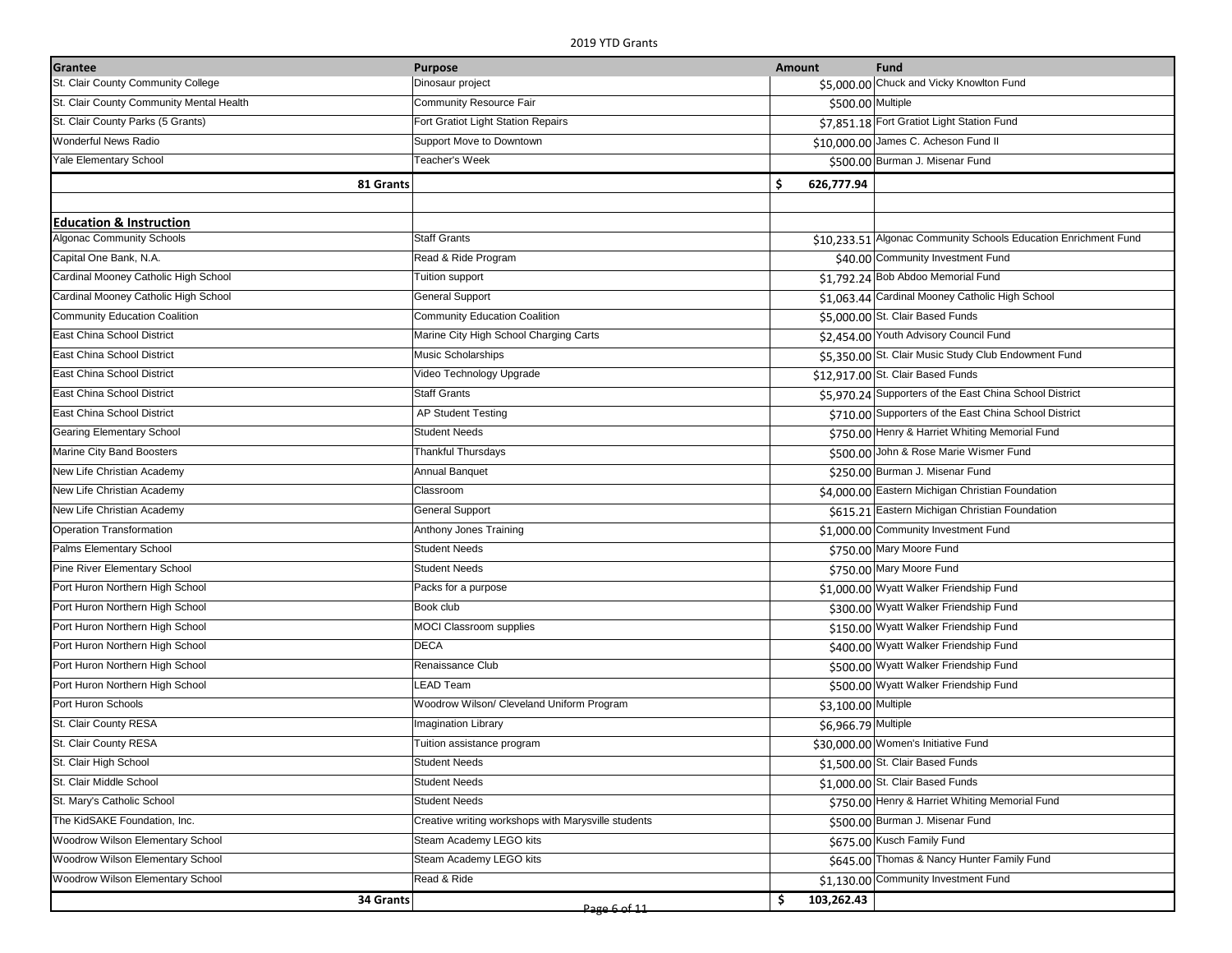| Grantee                                     | <b>Purpose</b>                                 | <b>Amount</b>       | <b>Fund</b>                                                   |
|---------------------------------------------|------------------------------------------------|---------------------|---------------------------------------------------------------|
|                                             |                                                |                     |                                                               |
| Food/ Nutrition/ Agriculture                |                                                |                     |                                                               |
| Belle River Elementary School (3 Grants)    | Friday Food for Kids- Backpack Programs        |                     | \$696.05 Friday Food For Kids Program - Belle River           |
| Cleveland Elementary School (3 Grants)      | Friday Food for Kids- Backpack Programs        |                     | \$1,263.34 Friday Food For Kids Program - Cleveland           |
| Knights of Columbus #7227                   | <b>Food Pantry</b>                             |                     | \$1,500.00 Algonac/Clay Community Fund                        |
| Mid City Nutrition                          | General support                                |                     | \$1,000.00 Douglas & Carol Touma Donor-Advised Fund           |
| Mid City Nutrition                          | <b>Empty Bowls</b>                             |                     | \$1,000.00 Burman J. Misenar Fund                             |
| Mid City Nutrition                          | Minivan expenses                               |                     | \$2,500.00 Eastern Michigan Christian Foundation              |
| Mid City Nutrition                          | General operating support                      |                     | \$1,000.00 Mino Kramer Fund                                   |
| <b>Mid City Nutrition</b>                   | Women's Initiative Event                       |                     | \$1,000.00 Women's Initiative Fund                            |
| Port Huron Northern High School             | Packs for a purpose                            | \$7,500.00 Multiple |                                                               |
| Woodland Development Center (4 Grants)      | Friday Food for Kids- Backpack Programs        |                     | \$3,174.83 Friday Food for Kids - Woodland Development Center |
| Woodrow Wilson Elementary School (3 Grants) | Friday Food for Kids- Backpack Programs        |                     | \$730.18 Friday Food For Kids Program - Woodrow Wilson        |
| 19 Grants                                   |                                                | \$<br>21,364.40     |                                                               |
|                                             |                                                |                     |                                                               |
| Health: General & Rehabilitave              |                                                |                     |                                                               |
| <b>Ascension River District Hospital</b>    | Breast Service Patient Fund (St. Clair County) |                     | \$10,000.00 Taking A Shot at Breast Cancer Fund               |
| <b>Cleveland Clinic Foundation</b>          | General support                                |                     | \$250.00 Douglas & Carol Touma Donor-Advised Fund             |
| Doctor's Without Boarders                   | General support                                |                     | \$500.00 Douglas & Carol Touma Donor-Advised Fund             |
| Doctors Without Borders                     | General support                                |                     | \$500.00 Douglas & Carol Touma Donor-Advised Fund             |
| Lake Huron Foundation                       | Pink Ribbon Fund                               |                     | \$10,000.00 Taking A Shot at Breast Cancer Fund               |
| Marwood Nursing and Rehab                   | Building & Renovation Program                  |                     | \$9,459.56 Marwood Manor Endowment Fund                       |
| Marwood Nursing and Rehab                   | General operations                             |                     | \$500.00 Kusch Family Fund                                    |
| McLaren Port Huron Foundation               | 2019 Fund Distribution                         |                     | \$4,792.13 Marian Pollock Moore Fund                          |
| McLaren Port Huron Foundation               | Levi's Link Fund                               |                     | \$250.00 Emerson G. & Lucilda A. Brown Fund                   |
| McLaren Port Huron Foundation               | Support patient needs                          |                     | \$500.00 Kusch Family Fund                                    |
| McLaren Port Huron Foundation               | <b>Infusion Bay</b>                            |                     | \$5,000.00 Lisa Harris Pink Ribbon of Hope Memorial Fund      |
| McLaren Port Huron Foundation               | Lymphedema packets/measurements                |                     | \$10,000.00 Taking A Shot at Breast Cancer Fund               |
| McLaren Port Huron Foundation               | Yale Community Hospital-Yearly Distribution    |                     | \$561.31 Mary B. Andreae Fund                                 |
| Peoples Clinic for Better Health            | <b>General Support</b>                         |                     | \$35,670.15 Peoples' Clinic, Helen David Fund                 |
| Peoples Clinic for Better Health            | <b>General Support</b>                         |                     | \$6,500.00 St. Clair Based Funds                              |
| St. Jude Children's Research Hospital       | General support                                |                     | \$500.00 Douglas & Carol Touma Donor-Advised Fund             |
| Taking a Shot at Breast Cancer              | <b>General Support</b>                         |                     | \$500.00 Community Investment Fund                            |
| YMCA of the Blue Water Area                 | General support                                |                     | \$1,000.00 Douglas & Carol Touma Donor-Advised Fund           |
| YMCA of the Blue Water Area                 | General support                                |                     | \$2,000.00 Kusch Family Fund                                  |
| YMCA of the Blue Water Area                 | Board Campaign                                 |                     | \$4,000.00 Kusch Family Fund                                  |
| YMCA of the Blue Water Area                 | Matching Campaign                              |                     | \$1,000.00 Thomas & Nancy Hunter Family Fund                  |
| YMCA of the Blue Water Area                 | <b>General Support</b>                         |                     | \$400.00 YMCA of the Blue Water Area Endowment Fund           |
| YMCA of the Blue Water Area                 | Women's Initiative Event                       |                     | \$2,500.00 Women's Initiative Fund                            |
| YMCA of the Blue Water Area                 | General support                                |                     | \$2,613.01 YMCA of the Blue Water Area Endowment Fund         |
| 24 Grants                                   |                                                | \$<br>108,996.16    |                                                               |
|                                             |                                                |                     |                                                               |
| <b>Nonprofit Capacity Building</b>          | Page 7 of 11                                   |                     |                                                               |
|                                             |                                                |                     |                                                               |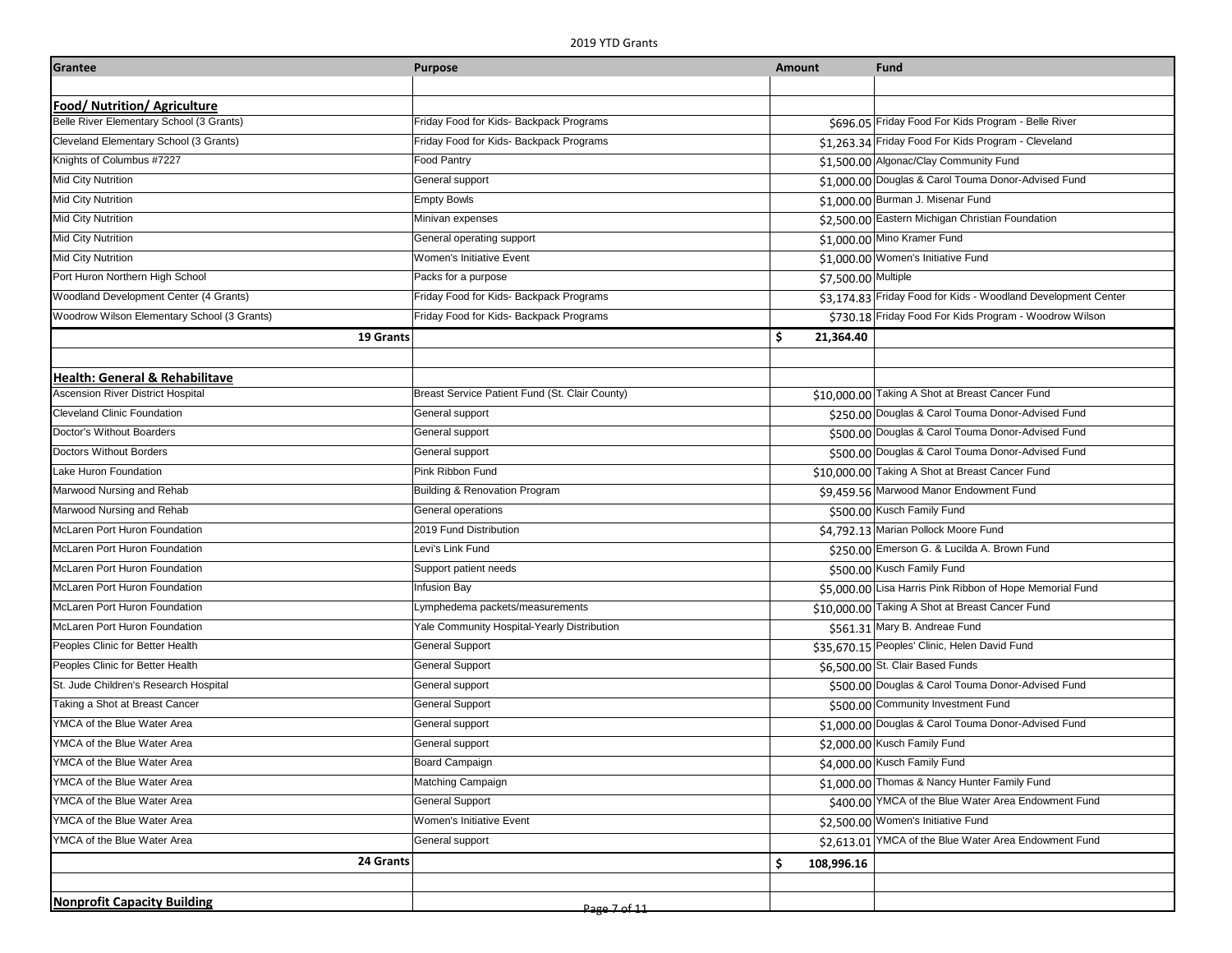| Grantee                                               | <b>Purpose</b>                           | <b>Amount</b>        | Fund                                             |
|-------------------------------------------------------|------------------------------------------|----------------------|--------------------------------------------------|
| Ann Arbor Area Community Foundation                   | Capacity Building- MiPhi Tech Conference |                      | \$1,072.37 Programs & Services Fund              |
| Community Foundation of Greater Flint                 | Capacity Building- MiPhi Tech Conference |                      | \$368.24 Programs & Services Fund                |
| Community Foundation of the Holland Zeeland Area      | Capacity Building- MiPhi Tech Conference |                      | \$698.12 Programs & Services Fund                |
| Difference Makers Mentoring                           | 15 Passenger Van                         | \$13,995.00 Multiple |                                                  |
| Friends of the St. Clair River Watershed              | Scaling Capacity/ IT Equipment           |                      | \$12,000.00 Community Investment Fund            |
| St. Clair County Community College                    | NISOD Workshop                           |                      | \$1,935.00 SC4-J.B. Sperry Endowment Fund        |
| <b>6 Grants</b>                                       |                                          | \$<br>30,068.73      |                                                  |
|                                                       |                                          |                      |                                                  |
| <b>Public Safety</b>                                  |                                          |                      |                                                  |
| Dive Team Auxiliary                                   | <b>General Support</b>                   |                      | \$500.00 John & Rose Marie Wismer Fund           |
| Dive Team Auxiliary                                   | <b>General Support</b>                   |                      | \$5,000.00 St. Clair Based Funds                 |
| St. Clair County                                      | Rescue Task Force Project                |                      | \$3,686.23 Emily Bigelow Emergency Services Fund |
| 3 Grants                                              |                                          | \$<br>9,186.23       |                                                  |
|                                                       |                                          |                      |                                                  |
| <b>Recreation/Leisure/Sport</b>                       |                                          |                      |                                                  |
| <b>Algonac Community Schools</b>                      | Algonac Tennis Court Repair              |                      | \$22,000.00 Community Investment Fund            |
| Algonac Little League                                 | Picnic Tables at Field                   |                      | \$600.00 Algonac/Clay Community Fund             |
| Algonac Youth Football League                         | Pink Out Game                            |                      | \$1,500.00 Algonac/Clay Community Fund           |
| Capac Jr./Sr. High School                             | Pay to Play                              |                      | \$300.00 Lelito's Legacy Foundation Fund         |
| Central Middle School                                 | Pay to Play                              |                      | \$300.00 Lelito's Legacy Foundation Fund         |
| City of Marysville                                    | <b>SCORE Program</b>                     |                      | \$30.00 SCORE Fund                               |
| City of Port Huron                                    | Lincoln Park Multi-Purpose Court         |                      | \$7,667.50 Community Investment Fund             |
| City of Port Huron - Recreation Department            | Karate Program                           |                      | \$2,000.00 Charell Thomas Fund                   |
| City of Port Huron - Recreation Department            | <b>Optimist Stakepark</b>                | \$10,500.00 Multiple |                                                  |
| City of Port Huron - Recreation Department (3 Grants) | <b>SCORE Program</b>                     |                      | \$450.00 SCORE Fund                              |
| City of St. Clair (3 Grants)                          | <b>SCORE Program</b>                     |                      | \$450.00 SCORE Fund                              |
| Faith Lutheran Church                                 | Multi-Purpose Court                      |                      | \$9,367.20 Community Investment Fund             |
| Fort Gratiot Little League                            | New Field Project                        |                      | \$500.00 John & Rose Marie Wismer Fund           |
| Fort Gratiot Middle School                            | Pay to Play                              |                      | \$300.00 Lelito's Legacy Foundation Fund         |
| Holland Woods Middle School                           | Pay to Play                              |                      | \$300.00 Lelito's Legacy Foundation Fund         |
| Lelito's Legacy Foundation                            | <b>Sporty Soiree</b>                     |                      | \$500.00 Community Investment Fund               |
| Marine City High School                               | Pay to Play                              |                      | \$300.00 Lelito's Legacy Foundation Fund         |
| Marine City Middle School                             | Pay to Play                              |                      | \$300.00 Lelito's Legacy Foundation Fund         |
| Marysville High School                                | Pay to Play                              |                      | \$300.00 Lelito's Legacy Foundation Fund         |
| Marysville High School                                | <b>Outdoor Batting Cage</b>              |                      | \$2,574.50 Marysville Community Fund             |
| Marysville Middle School                              | Pay to Play                              |                      | \$300.00 Lelito's Legacy Foundation Fund         |
| Memphis Jr./Sr. High School                           | Pay to Play                              |                      | \$300.00 Lelito's Legacy Foundation Fund         |
| Mount Clemens Hockey Club                             | General support                          |                      | \$2,500.00 James L. "Jim" Little Fund            |
| Port Huron High School                                | Pay to Play                              |                      | \$300.00 Lelito's Legacy Foundation Fund         |
| Port Huron Northern High School                       | Bowling team                             |                      | \$300.00 Wyatt Walker Friendship Fund            |
| Port Huron Northern High School                       | Pay to Play                              |                      | \$300.00 Lelito's Legacy Foundation Fund         |
| Port Huron Northern High School                       | Boys hockey jerseys                      |                      | \$400.00 Wyatt Walker Friendship Fund            |
| Port Huron Northern High School                       | PE Gym Class - t-shirts<br>Page 8 of 11  |                      | \$122.00 Wyatt Walker Friendship Fund            |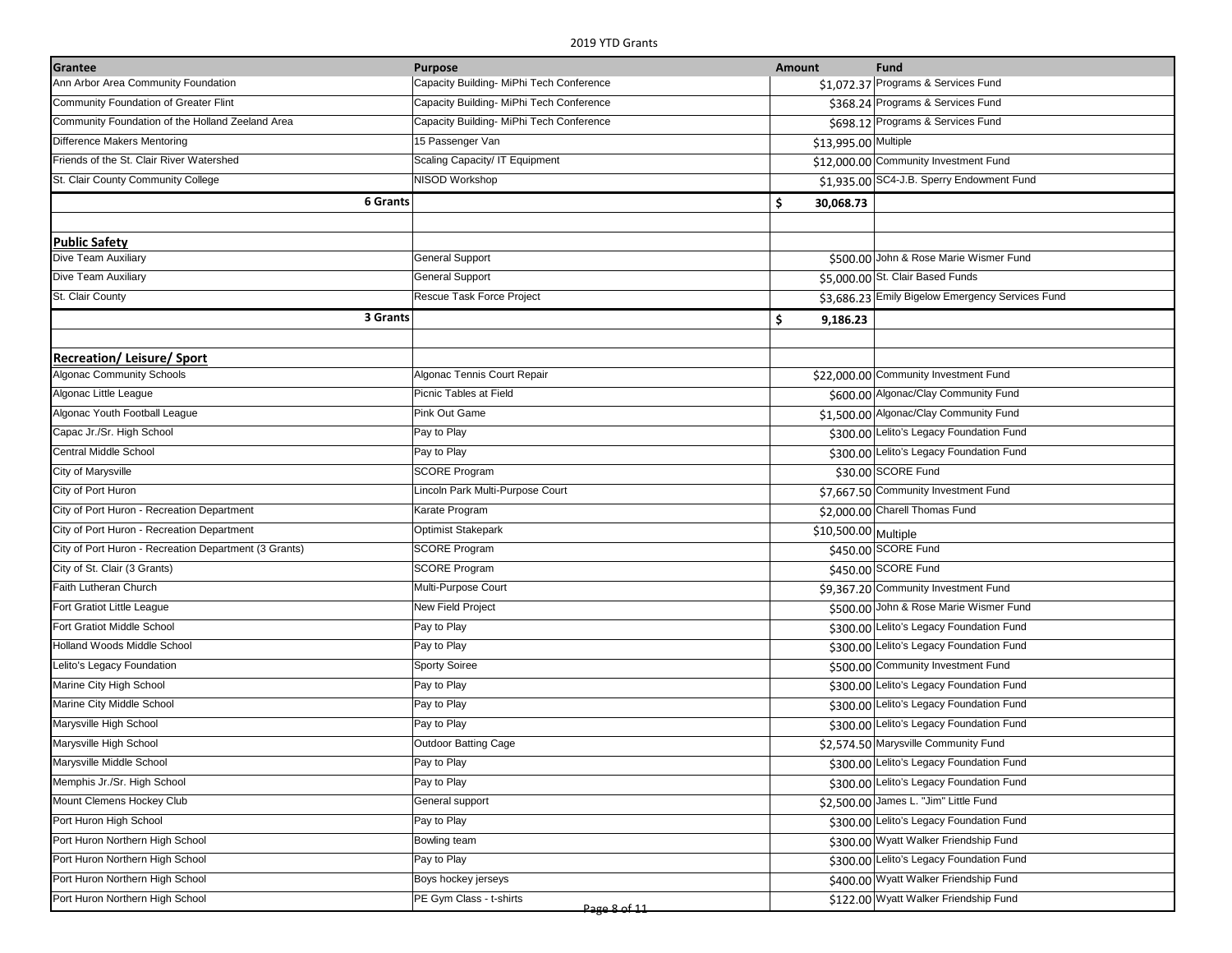| Grantee                                 | <b>Purpose</b>                         | Amount          | <b>Fund</b>                                            |
|-----------------------------------------|----------------------------------------|-----------------|--------------------------------------------------------|
| St. Clair High School                   | Pay to Play                            |                 | \$300.00 Lelito's Legacy Foundation Fund               |
| St. Clair High School                   | Midwest USTA Tennis Tournament         |                 | \$3,000.00 St. Clair Based Funds                       |
| St. Clair Little League                 | Sidewalk Project                       |                 | \$10,000.00 Charles F. Moore Memorial Fund             |
| St. Clair Middle School                 | Pay to Play                            |                 | \$300.00 Lelito's Legacy Foundation Fund               |
| Yale High School                        | Pay to Play                            |                 | \$300.00 Lelito's Legacy Foundation Fund               |
| Yale High School                        | Volleyball Equipment                   |                 | \$500.00 John & Rose Marie Wismer Fund                 |
| Yale Middle School                      | Pay to Play                            |                 | \$300.00 Lelito's Legacy Foundation Fund               |
| 39 Grants                               |                                        | \$<br>79,461.20 |                                                        |
|                                         |                                        |                 |                                                        |
| <b>Religion-Related</b>                 |                                        |                 |                                                        |
| Camas Valley Christian Fellowship       | General support                        |                 | \$15,000.00 The DeWald/Beckett Charitable Fund         |
| First Congregational Church             | <b>General Support</b>                 |                 | \$36,000.00 Fred & Lezlynne Moore Family Fund          |
| First Presbyterian Church of Port Huron | <b>General Support</b>                 |                 | \$3,640.00 Community Investment Fund                   |
| Grace Episcopal Church                  | Grace Church Elevator Project          |                 | \$425,958.00 Grace Episcopal Church Fund               |
| Holy Cross Catholic School              | 2019 Fund Distribution                 |                 | \$14,250.00 Father Bartone Fund                        |
| <b>Holy Trinity Parish</b>              | General support                        |                 | \$2,500.00 Douglas & Carol Touma Donor-Advised Fund    |
| <b>Holy Trinity Parish</b>              | <b>General Support</b>                 |                 | \$4,000.00 Rev. Rene L. Desmarais Fund                 |
| <b>Operation Transformation</b>         | Focus Groups                           |                 | \$2,500.00 Eastern Michigan Christian Foundation       |
| <b>Operation Transformation</b>         | General Support & Admin Cost           |                 | \$1,537.54 Eastern Michigan Christian Foundation       |
| <b>Operation Transformation</b>         | OT Dinner                              |                 | \$500.00 Donald W. and Alice I. Giese Endowment Fund   |
| <b>Operation Transformation</b>         | Video & Website updates                |                 | \$5,000.00 Eastern Michigan Christian Foundation       |
| Sacred Heart Major Seminary             | 2019 Fund Distribution                 |                 | \$14,250.00 Father Bartone Fund                        |
| St. Paul's Lutheran Church              | <b>Hand Bell Choir</b>                 |                 | \$500.00 John & Rose Marie Wismer Fund                 |
| Wonderful News Radio                    | Bloom event/ New Building              |                 | \$8,000.00 Eastern Michigan Christian Foundation       |
| Wonderful News Radio                    | <b>General Support</b>                 |                 | \$670.69 Eastern Michigan Christian Foundation         |
| Yale United Methodist Church            | <b>Yearly Distribution</b>             |                 | \$561.32 Mary B. Andreae Fund                          |
| 16 Grants                               |                                        | Ś<br>534,867.55 |                                                        |
|                                         |                                        |                 |                                                        |
| Youth                                   |                                        |                 |                                                        |
| A Beautiful Me                          | The Closet                             |                 | \$1,000.00 Eastern Michigan Christian Foundation       |
| A Beautiful Me                          | Runaway Bride Run                      |                 | \$500.00 Emerson G. & Lucilda A. Brown Fund            |
| A Beautiful Me                          | Women's Initiative Event               |                 | \$6,500.00 Women's Initiative Fund                     |
| A Beautiful Me                          | Girl on Fire event                     |                 | \$1,000.00 Gerry Kramer Spartan Fund                   |
| Athletic Factory Inc.                   | <b>Food Costs</b>                      |                 | \$750.00 Emerson G. & Lucilda A. Brown Fund            |
| <b>Blue Water Community Action</b>      | Back to School Backpack Giveaway       |                 | \$5,000.00 Women's Initiative Fund                     |
| Blue Water Council Boy Scouts           | 2018/2019 Fund Distribution            |                 | \$5,629.03 Blue Water Council Boy Scout Endowment Fund |
| Blue Water Council Boy Scouts           | 2019 Support a Scout Luncheon          |                 | \$250.00 Emerson G. & Lucilda A. Brown Fund            |
| Boy Scout Troop #252                    | Camp Costs                             |                 | \$500.00 Algonac/Clay Community Fund                   |
| City of Port Huron                      | Sprout City at Palmer Park             |                 | \$5,000.00 James C. Acheson Fund                       |
| City of St. Clair                       | Y.A.P.S                                |                 | \$3,000.00 Mary Moore Fund                             |
| Difference Makers Mentoring             | <b>General Support</b>                 |                 | \$500.00 John & Rose Marie Wismer Fund                 |
| Difference Makers Mentoring             | After School Program                   |                 | \$16,058.00 Youth Advisory Council Fund                |
| Difference Makers Mentoring             | After School Mentoring<br>Page 9 of 11 |                 | \$3,000.00 Eastern Michigan Christian Foundation       |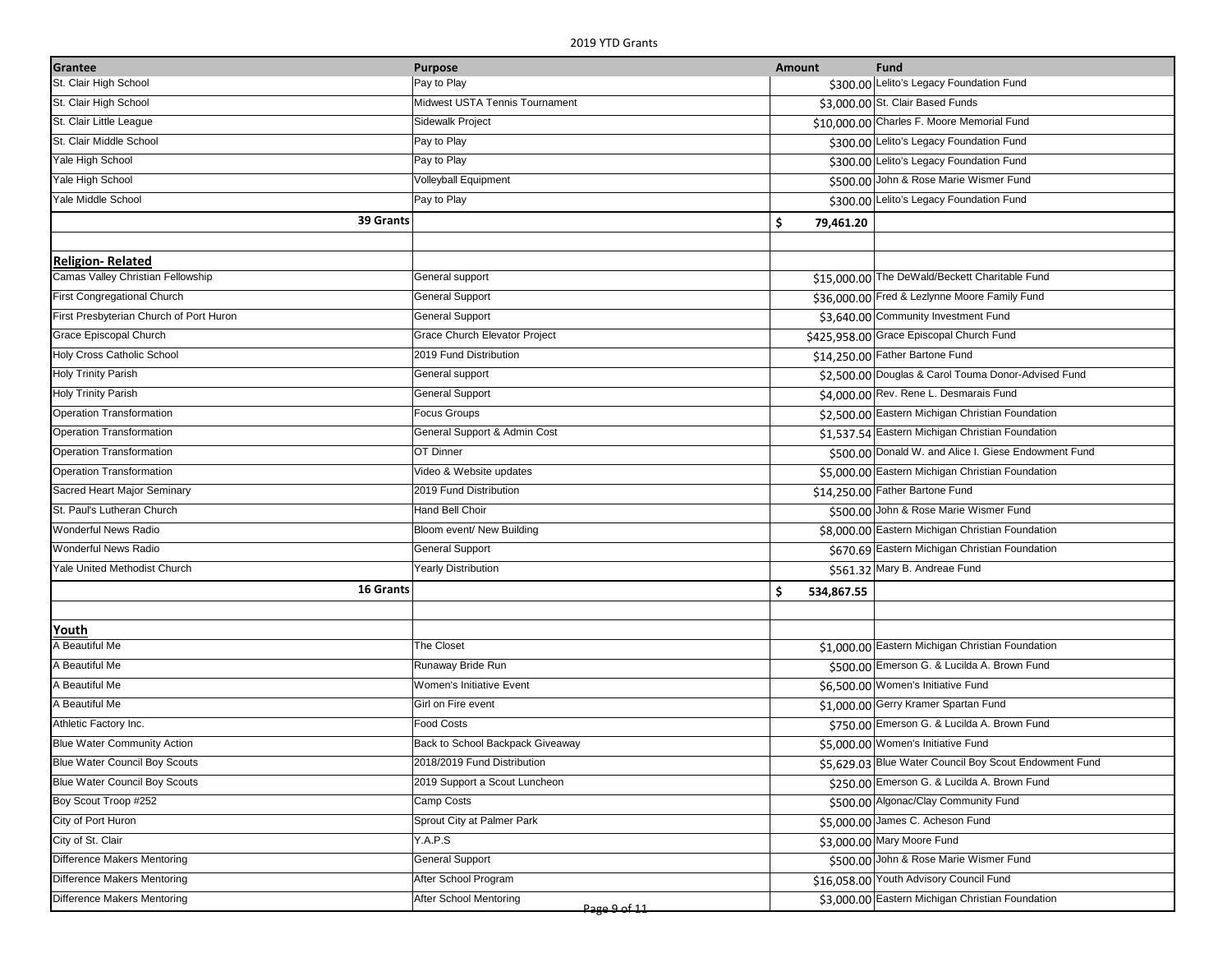| Little Library Project<br>\$300.00 Algonac/Clay Community Fund<br>Girl Scouts of Southeastern Michigan<br>Marine City High School<br>Teens In Need<br>\$750.00 Community Investment Fund<br>Sandwich Children's Center<br>General operations<br>\$2,000.00 Kusch Family Fund<br>Sanilac County Community Foundation<br>2019 YAC Summer Conference Bus Trip<br>\$200.00 Youth Advisory Council Fund<br><b>SONS Outreach</b><br><b>Talented Tenth</b><br>\$500.00 Community Investment Fund<br><b>SONS Outreach</b><br>Capital Campaign<br>\$5,000.00 Eastern Michigan Christian Foundation<br><b>SONS Outreach</b><br><b>General Support</b><br>\$763.54 Eastern Michigan Christian Foundation<br><b>SONS Outreach</b><br>\$7,500.00 Francis P. Willson Fund<br>Dream Camp<br><b>SONS Outreach</b><br>Annual Banquet<br>\$500.00 Community Investment Fund<br>Starting Line Inc.<br>\$200.00 Kusch Family Fund<br>General operations<br>YMCA of the Blue Water Area<br>Safety Around the Water program<br>\$2,500.00 Gerry Kramer Spartan Fund<br>Be the Story Fundraiser<br>\$350.00 Community Investment Fund<br>Youth for Christ East Michigan<br>Volunteer Recruitment<br>\$2,500.00 Eastern Michigan Christian Foundation<br>Youth for Christ East Michigan<br>\$815.33 Eastern Michigan Christian Foundation<br>Youth for Christ East Michigan<br><b>General Support</b><br>\$<br>28 Grants<br>72,565.90<br><b>Total Number of Grants: 636</b><br>\$2,853,585.45<br><b>Grants Net Total</b><br><b>Executive Level Grants (included above)</b><br>A Beautiful Me<br>Runaway Bride Run<br>\$500.00<br><b>Athletic Factory</b><br><b>Food Cost</b><br>\$750.00<br>Blue Water Area Humane Society<br>Staff Grant- Audrey<br>\$250.00<br><b>Blue Water Chamber</b><br><b>Makinaw Policy Conference</b><br>\$530.00<br><b>Blue Water Council Boy Scouts</b><br>\$250.00<br>Support a scout luncheon<br>Blue Water Pregnancy Care Center<br>Annual Ministry Gala<br>\$500.00<br>\$750.00<br><b>Blue Water Safe Horizons</b><br><b>LOL Comedy Show</b><br><b>Thankful Thursdays</b><br>\$500.00<br>Blue Water Startups & Entrepreneurs<br><b>Annual Banquet</b><br>\$500.00<br><b>Bridge Builders</b><br><b>BW Pregnancy Care Center</b><br><b>Prenatal Vitamins</b><br>\$750.00<br>Capac Chamber of Commerce<br>\$250.00<br>Food Truck and hats & Gloves<br>City of Algonac<br><b>City Pool</b><br>\$200.00<br>\$500.00<br>Community Mental Health<br>Community Resource Fair<br>\$234.00<br>Community Renaissance Fund<br>Music in the Park<br>Council of Michigan Foundtions<br>Midwest CF Gathering<br>\$750.00<br><b>Difference Makers</b><br>Staff Grant-Kevin<br>\$500.00<br>General Support- Staff Grant-Sue<br>\$500.00<br>Dive Team Auxiliary<br>Fraternal Order of Police Lodge 129<br>Christmas with a Cop<br>\$500.00<br>Ft. Gratiot Little League<br>Staff Grant-Lindsay<br>\$500.00<br>\$500.00<br><b>Hunter Hospitality House</b><br>Hope Blooms<br><b>Thankful Thursdays</b><br>\$500.00<br><b>Hunter Hospitality House</b><br>Interfund<br>Mark Grace Scholarship<br>\$13.31<br>Interfund<br>Uligian Scholarship<br>\$600.00<br>Interfund<br>Steve Carga Memorial Fund<br>\$500.00 | Grantee | <b>Purpose</b> | Amount | <b>Fund</b> |
|---------------------------------------------------------------------------------------------------------------------------------------------------------------------------------------------------------------------------------------------------------------------------------------------------------------------------------------------------------------------------------------------------------------------------------------------------------------------------------------------------------------------------------------------------------------------------------------------------------------------------------------------------------------------------------------------------------------------------------------------------------------------------------------------------------------------------------------------------------------------------------------------------------------------------------------------------------------------------------------------------------------------------------------------------------------------------------------------------------------------------------------------------------------------------------------------------------------------------------------------------------------------------------------------------------------------------------------------------------------------------------------------------------------------------------------------------------------------------------------------------------------------------------------------------------------------------------------------------------------------------------------------------------------------------------------------------------------------------------------------------------------------------------------------------------------------------------------------------------------------------------------------------------------------------------------------------------------------------------------------------------------------------------------------------------------------------------------------------------------------------------------------------------------------------------------------------------------------------------------------------------------------------------------------------------------------------------------------------------------------------------------------------------------------------------------------------------------------------------------------------------------------------------------------------------------------------------------------------------------------------------------------------------------------------------------------------------------------------------------------------------------------------------------------------------------------------------------------------------------------------------------------------------------------------------------------------------------------------------------------------------------------------------------------------------------------------------------------------------------------------------------------------------------------------------------------------|---------|----------------|--------|-------------|
|                                                                                                                                                                                                                                                                                                                                                                                                                                                                                                                                                                                                                                                                                                                                                                                                                                                                                                                                                                                                                                                                                                                                                                                                                                                                                                                                                                                                                                                                                                                                                                                                                                                                                                                                                                                                                                                                                                                                                                                                                                                                                                                                                                                                                                                                                                                                                                                                                                                                                                                                                                                                                                                                                                                                                                                                                                                                                                                                                                                                                                                                                                                                                                                                   |         |                |        |             |
|                                                                                                                                                                                                                                                                                                                                                                                                                                                                                                                                                                                                                                                                                                                                                                                                                                                                                                                                                                                                                                                                                                                                                                                                                                                                                                                                                                                                                                                                                                                                                                                                                                                                                                                                                                                                                                                                                                                                                                                                                                                                                                                                                                                                                                                                                                                                                                                                                                                                                                                                                                                                                                                                                                                                                                                                                                                                                                                                                                                                                                                                                                                                                                                                   |         |                |        |             |
|                                                                                                                                                                                                                                                                                                                                                                                                                                                                                                                                                                                                                                                                                                                                                                                                                                                                                                                                                                                                                                                                                                                                                                                                                                                                                                                                                                                                                                                                                                                                                                                                                                                                                                                                                                                                                                                                                                                                                                                                                                                                                                                                                                                                                                                                                                                                                                                                                                                                                                                                                                                                                                                                                                                                                                                                                                                                                                                                                                                                                                                                                                                                                                                                   |         |                |        |             |
|                                                                                                                                                                                                                                                                                                                                                                                                                                                                                                                                                                                                                                                                                                                                                                                                                                                                                                                                                                                                                                                                                                                                                                                                                                                                                                                                                                                                                                                                                                                                                                                                                                                                                                                                                                                                                                                                                                                                                                                                                                                                                                                                                                                                                                                                                                                                                                                                                                                                                                                                                                                                                                                                                                                                                                                                                                                                                                                                                                                                                                                                                                                                                                                                   |         |                |        |             |
|                                                                                                                                                                                                                                                                                                                                                                                                                                                                                                                                                                                                                                                                                                                                                                                                                                                                                                                                                                                                                                                                                                                                                                                                                                                                                                                                                                                                                                                                                                                                                                                                                                                                                                                                                                                                                                                                                                                                                                                                                                                                                                                                                                                                                                                                                                                                                                                                                                                                                                                                                                                                                                                                                                                                                                                                                                                                                                                                                                                                                                                                                                                                                                                                   |         |                |        |             |
|                                                                                                                                                                                                                                                                                                                                                                                                                                                                                                                                                                                                                                                                                                                                                                                                                                                                                                                                                                                                                                                                                                                                                                                                                                                                                                                                                                                                                                                                                                                                                                                                                                                                                                                                                                                                                                                                                                                                                                                                                                                                                                                                                                                                                                                                                                                                                                                                                                                                                                                                                                                                                                                                                                                                                                                                                                                                                                                                                                                                                                                                                                                                                                                                   |         |                |        |             |
|                                                                                                                                                                                                                                                                                                                                                                                                                                                                                                                                                                                                                                                                                                                                                                                                                                                                                                                                                                                                                                                                                                                                                                                                                                                                                                                                                                                                                                                                                                                                                                                                                                                                                                                                                                                                                                                                                                                                                                                                                                                                                                                                                                                                                                                                                                                                                                                                                                                                                                                                                                                                                                                                                                                                                                                                                                                                                                                                                                                                                                                                                                                                                                                                   |         |                |        |             |
|                                                                                                                                                                                                                                                                                                                                                                                                                                                                                                                                                                                                                                                                                                                                                                                                                                                                                                                                                                                                                                                                                                                                                                                                                                                                                                                                                                                                                                                                                                                                                                                                                                                                                                                                                                                                                                                                                                                                                                                                                                                                                                                                                                                                                                                                                                                                                                                                                                                                                                                                                                                                                                                                                                                                                                                                                                                                                                                                                                                                                                                                                                                                                                                                   |         |                |        |             |
|                                                                                                                                                                                                                                                                                                                                                                                                                                                                                                                                                                                                                                                                                                                                                                                                                                                                                                                                                                                                                                                                                                                                                                                                                                                                                                                                                                                                                                                                                                                                                                                                                                                                                                                                                                                                                                                                                                                                                                                                                                                                                                                                                                                                                                                                                                                                                                                                                                                                                                                                                                                                                                                                                                                                                                                                                                                                                                                                                                                                                                                                                                                                                                                                   |         |                |        |             |
|                                                                                                                                                                                                                                                                                                                                                                                                                                                                                                                                                                                                                                                                                                                                                                                                                                                                                                                                                                                                                                                                                                                                                                                                                                                                                                                                                                                                                                                                                                                                                                                                                                                                                                                                                                                                                                                                                                                                                                                                                                                                                                                                                                                                                                                                                                                                                                                                                                                                                                                                                                                                                                                                                                                                                                                                                                                                                                                                                                                                                                                                                                                                                                                                   |         |                |        |             |
|                                                                                                                                                                                                                                                                                                                                                                                                                                                                                                                                                                                                                                                                                                                                                                                                                                                                                                                                                                                                                                                                                                                                                                                                                                                                                                                                                                                                                                                                                                                                                                                                                                                                                                                                                                                                                                                                                                                                                                                                                                                                                                                                                                                                                                                                                                                                                                                                                                                                                                                                                                                                                                                                                                                                                                                                                                                                                                                                                                                                                                                                                                                                                                                                   |         |                |        |             |
|                                                                                                                                                                                                                                                                                                                                                                                                                                                                                                                                                                                                                                                                                                                                                                                                                                                                                                                                                                                                                                                                                                                                                                                                                                                                                                                                                                                                                                                                                                                                                                                                                                                                                                                                                                                                                                                                                                                                                                                                                                                                                                                                                                                                                                                                                                                                                                                                                                                                                                                                                                                                                                                                                                                                                                                                                                                                                                                                                                                                                                                                                                                                                                                                   |         |                |        |             |
|                                                                                                                                                                                                                                                                                                                                                                                                                                                                                                                                                                                                                                                                                                                                                                                                                                                                                                                                                                                                                                                                                                                                                                                                                                                                                                                                                                                                                                                                                                                                                                                                                                                                                                                                                                                                                                                                                                                                                                                                                                                                                                                                                                                                                                                                                                                                                                                                                                                                                                                                                                                                                                                                                                                                                                                                                                                                                                                                                                                                                                                                                                                                                                                                   |         |                |        |             |
|                                                                                                                                                                                                                                                                                                                                                                                                                                                                                                                                                                                                                                                                                                                                                                                                                                                                                                                                                                                                                                                                                                                                                                                                                                                                                                                                                                                                                                                                                                                                                                                                                                                                                                                                                                                                                                                                                                                                                                                                                                                                                                                                                                                                                                                                                                                                                                                                                                                                                                                                                                                                                                                                                                                                                                                                                                                                                                                                                                                                                                                                                                                                                                                                   |         |                |        |             |
|                                                                                                                                                                                                                                                                                                                                                                                                                                                                                                                                                                                                                                                                                                                                                                                                                                                                                                                                                                                                                                                                                                                                                                                                                                                                                                                                                                                                                                                                                                                                                                                                                                                                                                                                                                                                                                                                                                                                                                                                                                                                                                                                                                                                                                                                                                                                                                                                                                                                                                                                                                                                                                                                                                                                                                                                                                                                                                                                                                                                                                                                                                                                                                                                   |         |                |        |             |
|                                                                                                                                                                                                                                                                                                                                                                                                                                                                                                                                                                                                                                                                                                                                                                                                                                                                                                                                                                                                                                                                                                                                                                                                                                                                                                                                                                                                                                                                                                                                                                                                                                                                                                                                                                                                                                                                                                                                                                                                                                                                                                                                                                                                                                                                                                                                                                                                                                                                                                                                                                                                                                                                                                                                                                                                                                                                                                                                                                                                                                                                                                                                                                                                   |         |                |        |             |
|                                                                                                                                                                                                                                                                                                                                                                                                                                                                                                                                                                                                                                                                                                                                                                                                                                                                                                                                                                                                                                                                                                                                                                                                                                                                                                                                                                                                                                                                                                                                                                                                                                                                                                                                                                                                                                                                                                                                                                                                                                                                                                                                                                                                                                                                                                                                                                                                                                                                                                                                                                                                                                                                                                                                                                                                                                                                                                                                                                                                                                                                                                                                                                                                   |         |                |        |             |
|                                                                                                                                                                                                                                                                                                                                                                                                                                                                                                                                                                                                                                                                                                                                                                                                                                                                                                                                                                                                                                                                                                                                                                                                                                                                                                                                                                                                                                                                                                                                                                                                                                                                                                                                                                                                                                                                                                                                                                                                                                                                                                                                                                                                                                                                                                                                                                                                                                                                                                                                                                                                                                                                                                                                                                                                                                                                                                                                                                                                                                                                                                                                                                                                   |         |                |        |             |
|                                                                                                                                                                                                                                                                                                                                                                                                                                                                                                                                                                                                                                                                                                                                                                                                                                                                                                                                                                                                                                                                                                                                                                                                                                                                                                                                                                                                                                                                                                                                                                                                                                                                                                                                                                                                                                                                                                                                                                                                                                                                                                                                                                                                                                                                                                                                                                                                                                                                                                                                                                                                                                                                                                                                                                                                                                                                                                                                                                                                                                                                                                                                                                                                   |         |                |        |             |
|                                                                                                                                                                                                                                                                                                                                                                                                                                                                                                                                                                                                                                                                                                                                                                                                                                                                                                                                                                                                                                                                                                                                                                                                                                                                                                                                                                                                                                                                                                                                                                                                                                                                                                                                                                                                                                                                                                                                                                                                                                                                                                                                                                                                                                                                                                                                                                                                                                                                                                                                                                                                                                                                                                                                                                                                                                                                                                                                                                                                                                                                                                                                                                                                   |         |                |        |             |
|                                                                                                                                                                                                                                                                                                                                                                                                                                                                                                                                                                                                                                                                                                                                                                                                                                                                                                                                                                                                                                                                                                                                                                                                                                                                                                                                                                                                                                                                                                                                                                                                                                                                                                                                                                                                                                                                                                                                                                                                                                                                                                                                                                                                                                                                                                                                                                                                                                                                                                                                                                                                                                                                                                                                                                                                                                                                                                                                                                                                                                                                                                                                                                                                   |         |                |        |             |
|                                                                                                                                                                                                                                                                                                                                                                                                                                                                                                                                                                                                                                                                                                                                                                                                                                                                                                                                                                                                                                                                                                                                                                                                                                                                                                                                                                                                                                                                                                                                                                                                                                                                                                                                                                                                                                                                                                                                                                                                                                                                                                                                                                                                                                                                                                                                                                                                                                                                                                                                                                                                                                                                                                                                                                                                                                                                                                                                                                                                                                                                                                                                                                                                   |         |                |        |             |
|                                                                                                                                                                                                                                                                                                                                                                                                                                                                                                                                                                                                                                                                                                                                                                                                                                                                                                                                                                                                                                                                                                                                                                                                                                                                                                                                                                                                                                                                                                                                                                                                                                                                                                                                                                                                                                                                                                                                                                                                                                                                                                                                                                                                                                                                                                                                                                                                                                                                                                                                                                                                                                                                                                                                                                                                                                                                                                                                                                                                                                                                                                                                                                                                   |         |                |        |             |
|                                                                                                                                                                                                                                                                                                                                                                                                                                                                                                                                                                                                                                                                                                                                                                                                                                                                                                                                                                                                                                                                                                                                                                                                                                                                                                                                                                                                                                                                                                                                                                                                                                                                                                                                                                                                                                                                                                                                                                                                                                                                                                                                                                                                                                                                                                                                                                                                                                                                                                                                                                                                                                                                                                                                                                                                                                                                                                                                                                                                                                                                                                                                                                                                   |         |                |        |             |
|                                                                                                                                                                                                                                                                                                                                                                                                                                                                                                                                                                                                                                                                                                                                                                                                                                                                                                                                                                                                                                                                                                                                                                                                                                                                                                                                                                                                                                                                                                                                                                                                                                                                                                                                                                                                                                                                                                                                                                                                                                                                                                                                                                                                                                                                                                                                                                                                                                                                                                                                                                                                                                                                                                                                                                                                                                                                                                                                                                                                                                                                                                                                                                                                   |         |                |        |             |
|                                                                                                                                                                                                                                                                                                                                                                                                                                                                                                                                                                                                                                                                                                                                                                                                                                                                                                                                                                                                                                                                                                                                                                                                                                                                                                                                                                                                                                                                                                                                                                                                                                                                                                                                                                                                                                                                                                                                                                                                                                                                                                                                                                                                                                                                                                                                                                                                                                                                                                                                                                                                                                                                                                                                                                                                                                                                                                                                                                                                                                                                                                                                                                                                   |         |                |        |             |
|                                                                                                                                                                                                                                                                                                                                                                                                                                                                                                                                                                                                                                                                                                                                                                                                                                                                                                                                                                                                                                                                                                                                                                                                                                                                                                                                                                                                                                                                                                                                                                                                                                                                                                                                                                                                                                                                                                                                                                                                                                                                                                                                                                                                                                                                                                                                                                                                                                                                                                                                                                                                                                                                                                                                                                                                                                                                                                                                                                                                                                                                                                                                                                                                   |         |                |        |             |
|                                                                                                                                                                                                                                                                                                                                                                                                                                                                                                                                                                                                                                                                                                                                                                                                                                                                                                                                                                                                                                                                                                                                                                                                                                                                                                                                                                                                                                                                                                                                                                                                                                                                                                                                                                                                                                                                                                                                                                                                                                                                                                                                                                                                                                                                                                                                                                                                                                                                                                                                                                                                                                                                                                                                                                                                                                                                                                                                                                                                                                                                                                                                                                                                   |         |                |        |             |
|                                                                                                                                                                                                                                                                                                                                                                                                                                                                                                                                                                                                                                                                                                                                                                                                                                                                                                                                                                                                                                                                                                                                                                                                                                                                                                                                                                                                                                                                                                                                                                                                                                                                                                                                                                                                                                                                                                                                                                                                                                                                                                                                                                                                                                                                                                                                                                                                                                                                                                                                                                                                                                                                                                                                                                                                                                                                                                                                                                                                                                                                                                                                                                                                   |         |                |        |             |
|                                                                                                                                                                                                                                                                                                                                                                                                                                                                                                                                                                                                                                                                                                                                                                                                                                                                                                                                                                                                                                                                                                                                                                                                                                                                                                                                                                                                                                                                                                                                                                                                                                                                                                                                                                                                                                                                                                                                                                                                                                                                                                                                                                                                                                                                                                                                                                                                                                                                                                                                                                                                                                                                                                                                                                                                                                                                                                                                                                                                                                                                                                                                                                                                   |         |                |        |             |
|                                                                                                                                                                                                                                                                                                                                                                                                                                                                                                                                                                                                                                                                                                                                                                                                                                                                                                                                                                                                                                                                                                                                                                                                                                                                                                                                                                                                                                                                                                                                                                                                                                                                                                                                                                                                                                                                                                                                                                                                                                                                                                                                                                                                                                                                                                                                                                                                                                                                                                                                                                                                                                                                                                                                                                                                                                                                                                                                                                                                                                                                                                                                                                                                   |         |                |        |             |
|                                                                                                                                                                                                                                                                                                                                                                                                                                                                                                                                                                                                                                                                                                                                                                                                                                                                                                                                                                                                                                                                                                                                                                                                                                                                                                                                                                                                                                                                                                                                                                                                                                                                                                                                                                                                                                                                                                                                                                                                                                                                                                                                                                                                                                                                                                                                                                                                                                                                                                                                                                                                                                                                                                                                                                                                                                                                                                                                                                                                                                                                                                                                                                                                   |         |                |        |             |
|                                                                                                                                                                                                                                                                                                                                                                                                                                                                                                                                                                                                                                                                                                                                                                                                                                                                                                                                                                                                                                                                                                                                                                                                                                                                                                                                                                                                                                                                                                                                                                                                                                                                                                                                                                                                                                                                                                                                                                                                                                                                                                                                                                                                                                                                                                                                                                                                                                                                                                                                                                                                                                                                                                                                                                                                                                                                                                                                                                                                                                                                                                                                                                                                   |         |                |        |             |
|                                                                                                                                                                                                                                                                                                                                                                                                                                                                                                                                                                                                                                                                                                                                                                                                                                                                                                                                                                                                                                                                                                                                                                                                                                                                                                                                                                                                                                                                                                                                                                                                                                                                                                                                                                                                                                                                                                                                                                                                                                                                                                                                                                                                                                                                                                                                                                                                                                                                                                                                                                                                                                                                                                                                                                                                                                                                                                                                                                                                                                                                                                                                                                                                   |         |                |        |             |
|                                                                                                                                                                                                                                                                                                                                                                                                                                                                                                                                                                                                                                                                                                                                                                                                                                                                                                                                                                                                                                                                                                                                                                                                                                                                                                                                                                                                                                                                                                                                                                                                                                                                                                                                                                                                                                                                                                                                                                                                                                                                                                                                                                                                                                                                                                                                                                                                                                                                                                                                                                                                                                                                                                                                                                                                                                                                                                                                                                                                                                                                                                                                                                                                   |         |                |        |             |
|                                                                                                                                                                                                                                                                                                                                                                                                                                                                                                                                                                                                                                                                                                                                                                                                                                                                                                                                                                                                                                                                                                                                                                                                                                                                                                                                                                                                                                                                                                                                                                                                                                                                                                                                                                                                                                                                                                                                                                                                                                                                                                                                                                                                                                                                                                                                                                                                                                                                                                                                                                                                                                                                                                                                                                                                                                                                                                                                                                                                                                                                                                                                                                                                   |         |                |        |             |
|                                                                                                                                                                                                                                                                                                                                                                                                                                                                                                                                                                                                                                                                                                                                                                                                                                                                                                                                                                                                                                                                                                                                                                                                                                                                                                                                                                                                                                                                                                                                                                                                                                                                                                                                                                                                                                                                                                                                                                                                                                                                                                                                                                                                                                                                                                                                                                                                                                                                                                                                                                                                                                                                                                                                                                                                                                                                                                                                                                                                                                                                                                                                                                                                   |         |                |        |             |
|                                                                                                                                                                                                                                                                                                                                                                                                                                                                                                                                                                                                                                                                                                                                                                                                                                                                                                                                                                                                                                                                                                                                                                                                                                                                                                                                                                                                                                                                                                                                                                                                                                                                                                                                                                                                                                                                                                                                                                                                                                                                                                                                                                                                                                                                                                                                                                                                                                                                                                                                                                                                                                                                                                                                                                                                                                                                                                                                                                                                                                                                                                                                                                                                   |         |                |        |             |
|                                                                                                                                                                                                                                                                                                                                                                                                                                                                                                                                                                                                                                                                                                                                                                                                                                                                                                                                                                                                                                                                                                                                                                                                                                                                                                                                                                                                                                                                                                                                                                                                                                                                                                                                                                                                                                                                                                                                                                                                                                                                                                                                                                                                                                                                                                                                                                                                                                                                                                                                                                                                                                                                                                                                                                                                                                                                                                                                                                                                                                                                                                                                                                                                   |         |                |        |             |
|                                                                                                                                                                                                                                                                                                                                                                                                                                                                                                                                                                                                                                                                                                                                                                                                                                                                                                                                                                                                                                                                                                                                                                                                                                                                                                                                                                                                                                                                                                                                                                                                                                                                                                                                                                                                                                                                                                                                                                                                                                                                                                                                                                                                                                                                                                                                                                                                                                                                                                                                                                                                                                                                                                                                                                                                                                                                                                                                                                                                                                                                                                                                                                                                   |         |                |        |             |
|                                                                                                                                                                                                                                                                                                                                                                                                                                                                                                                                                                                                                                                                                                                                                                                                                                                                                                                                                                                                                                                                                                                                                                                                                                                                                                                                                                                                                                                                                                                                                                                                                                                                                                                                                                                                                                                                                                                                                                                                                                                                                                                                                                                                                                                                                                                                                                                                                                                                                                                                                                                                                                                                                                                                                                                                                                                                                                                                                                                                                                                                                                                                                                                                   |         |                |        |             |
|                                                                                                                                                                                                                                                                                                                                                                                                                                                                                                                                                                                                                                                                                                                                                                                                                                                                                                                                                                                                                                                                                                                                                                                                                                                                                                                                                                                                                                                                                                                                                                                                                                                                                                                                                                                                                                                                                                                                                                                                                                                                                                                                                                                                                                                                                                                                                                                                                                                                                                                                                                                                                                                                                                                                                                                                                                                                                                                                                                                                                                                                                                                                                                                                   |         |                |        |             |
|                                                                                                                                                                                                                                                                                                                                                                                                                                                                                                                                                                                                                                                                                                                                                                                                                                                                                                                                                                                                                                                                                                                                                                                                                                                                                                                                                                                                                                                                                                                                                                                                                                                                                                                                                                                                                                                                                                                                                                                                                                                                                                                                                                                                                                                                                                                                                                                                                                                                                                                                                                                                                                                                                                                                                                                                                                                                                                                                                                                                                                                                                                                                                                                                   |         | Page 10 of 11  |        |             |